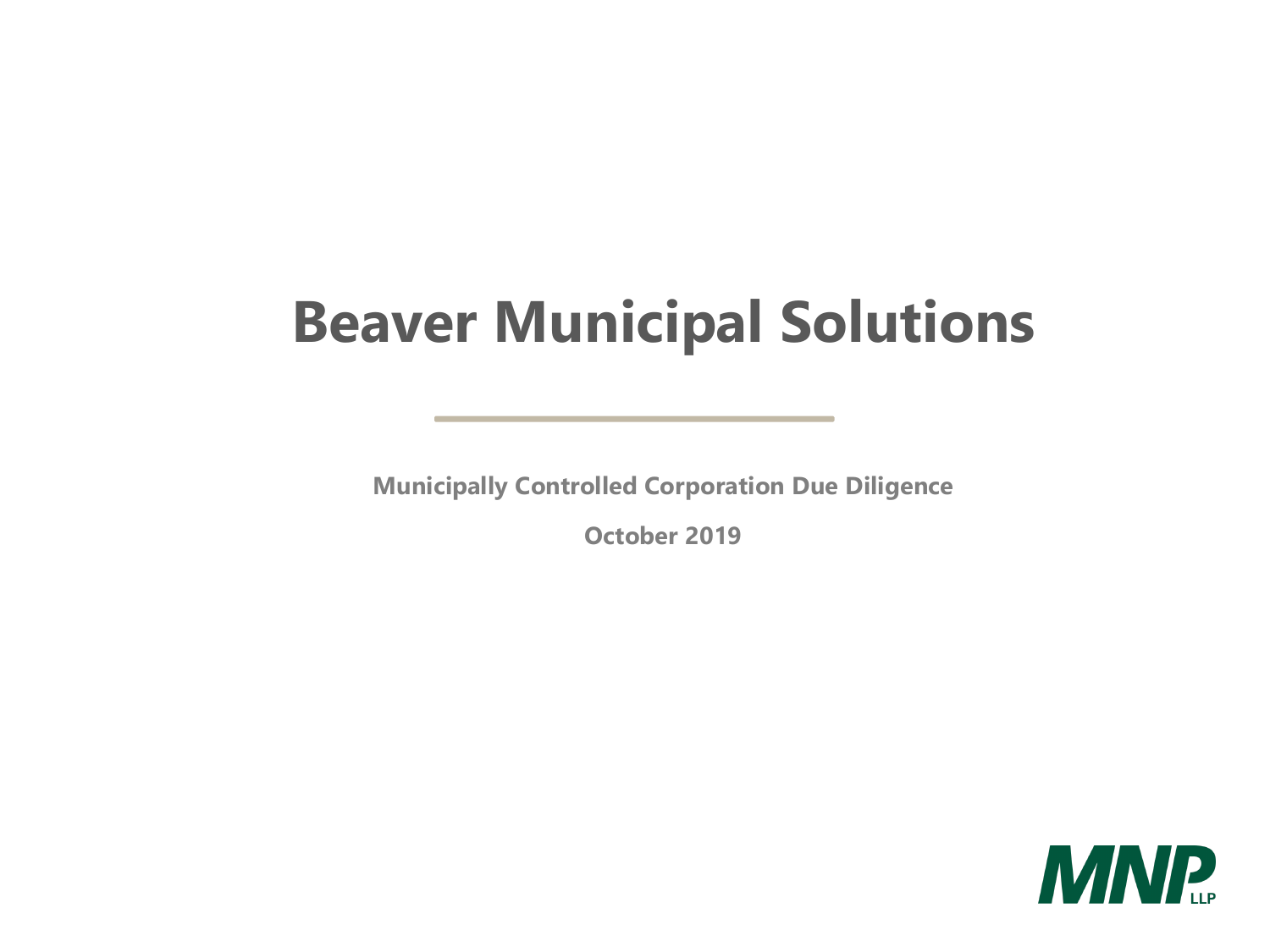**2**

#### **High-Level Considerations**

### **Executive Summary**



#### **Market Landscape**

#### **Corporate & Governance Structure**

#### **Financial Analysis**

#### **Pricing Analysis**

BMS's proposed operations align with regulations and industry comparables. There are few areas to address regarding their financial objectives and within the MGA requirements for Municipally Controlled Corporations.



BMS has not clearly identified what their corporate and governance structure will be as a Municipally Controlled Corporation. MNP recognizes that BMS is still in the planning stage of this process and have provided a number of best practices in this report to be considered in the finalizing of these structures, including the use of a qualified publicly appointed Board of Directors.



BMS is well positioned in terms of maintaining current waste contracts, and their competitive position within the industry.



BMS is either in line with financial benchmarks or outperforming them. Over the past five years BMS has seen a decrease in revenue and margins and an increase in wages but still remain favourable compared to select industry benchmarks. It would be prudent for the foundation of the MCC to review the cost structure to ensure that costs do not further impact profitability. Assumptions made around the financial projections have been included in this report and appear reasonable based on the nature of the industry and BMS's current operations.



BMS currently has a Present Value of Cash Flows to Invested Capital between \$53,200,000 and \$58,800,000. A sensitivity analysis has been included in this report identifying the impact of changing discount rates and terminal EBITDA margin.



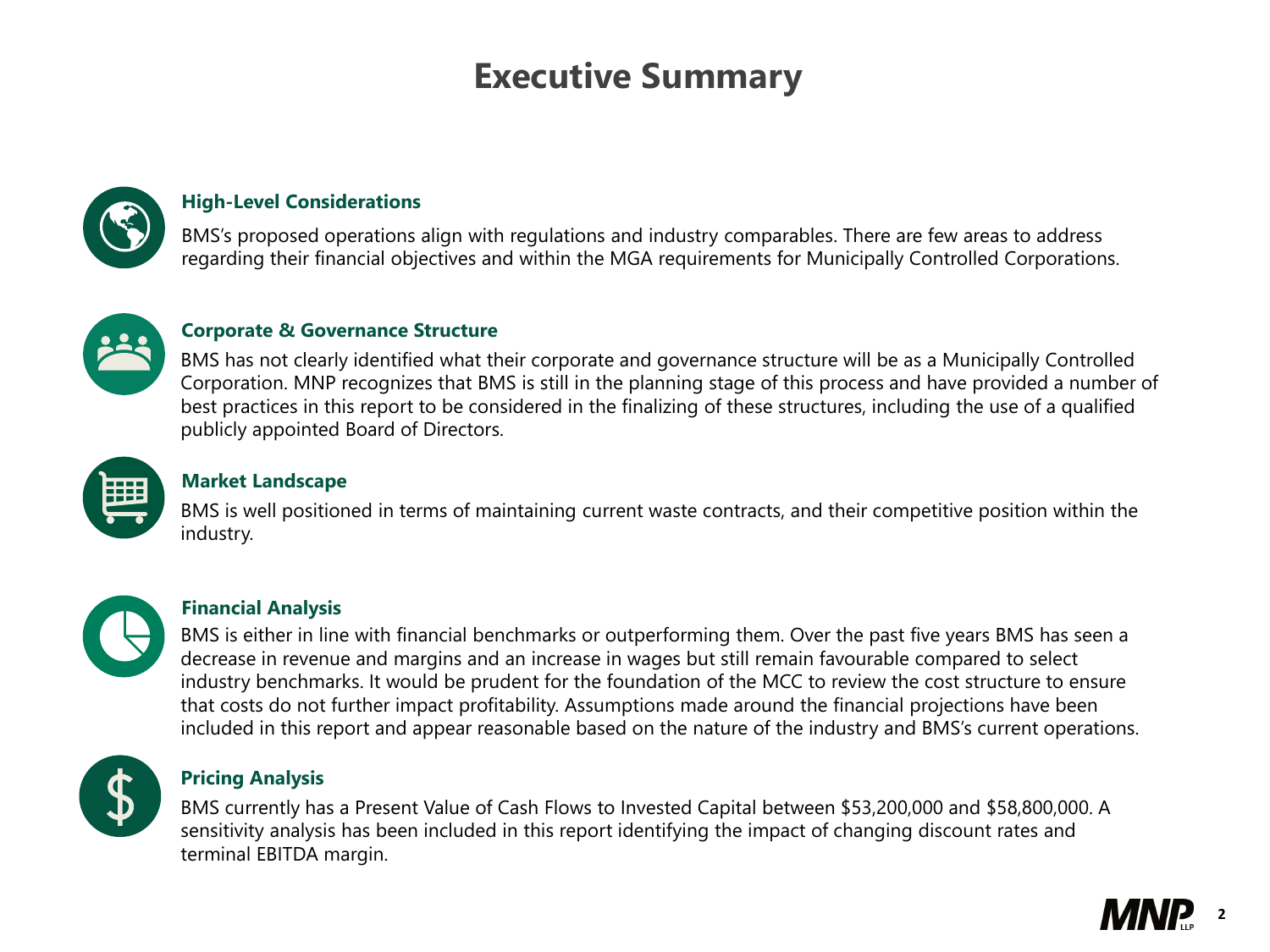



### **High-Level Considerations**

Review and commentary on the high-level strategic considerations that have driven the decision to form the MCC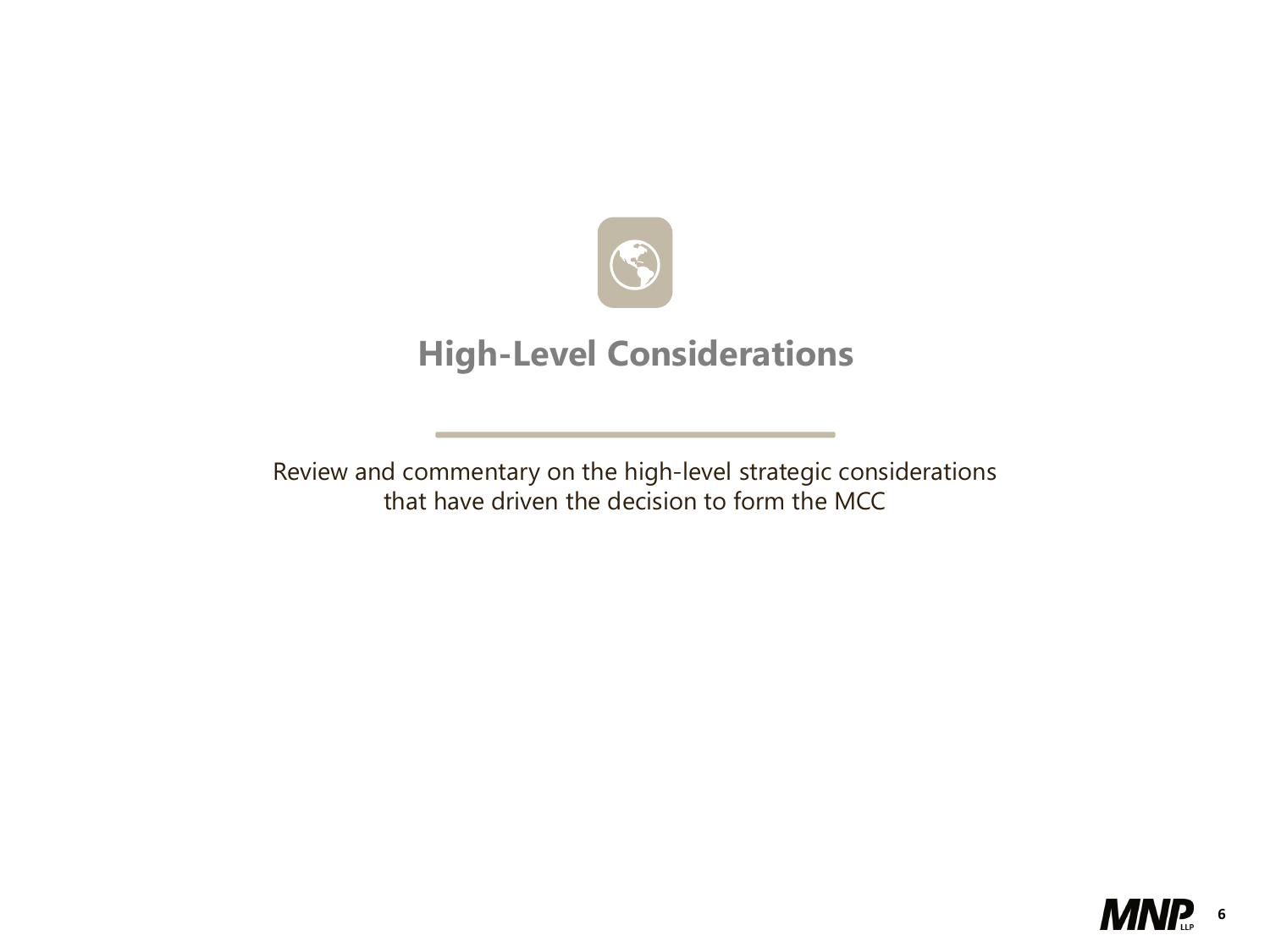

### **Business Plan Review**

| <b>MGA MCC Business Plan</b><br><b>Requirements</b>                                                                       | <b>Addressed by BMS</b><br><b>Business Plan</b><br>(June 2019 version) | <b>Location in BMS</b><br><b>Business Plan</b>                                                           | <b>Comments</b>                                                                                                                                    |
|---------------------------------------------------------------------------------------------------------------------------|------------------------------------------------------------------------|----------------------------------------------------------------------------------------------------------|----------------------------------------------------------------------------------------------------------------------------------------------------|
| The services the corporation intends to<br>provide                                                                        |                                                                        | Section 1: Executive<br>Summary                                                                          | Adequate summary provided                                                                                                                          |
| The names of the shareholders of the<br>corporation                                                                       |                                                                        | Section 1: Major Players                                                                                 | Complete                                                                                                                                           |
| The geographic locations in and outside<br>Alberta in which the corporation intends<br>to provide services                |                                                                        | Section 1: Executive<br>Summary                                                                          | Good summary provided                                                                                                                              |
| Any potential environmental, financial,<br>labour or other liability risk in controlling<br>the corporation               |                                                                        | Section 1: Implications or<br><b>Risk Factors - Cost</b><br>Drivers, and<br><b>Confidential Appendix</b> | Risks are outlined and discussed in<br>the business plan and the<br>confidential appendix<br>There is minimal discussion<br>around liability risks |
| Information demonstrating that the<br>corporation will not be dependent on the<br>shareholders for its ongoing operations |                                                                        | Sections 1, 2, and 3. (e.g.,<br>financial projections,<br>other customers)                               | BMS has outlined their operating<br>plan throughout the business plan                                                                              |
| The impact of controlling the corporation<br>on each municipality's financial viability                                   |                                                                        | Section 1 : Key Financial<br>Goals                                                                       | Discussed briefly but not in direct<br>relation to municipal financial<br>forecasts / budgets                                                      |

### The Alberta Municipal Government Act outlines twelve requirements of business plans for Municipally Controlled Corporations.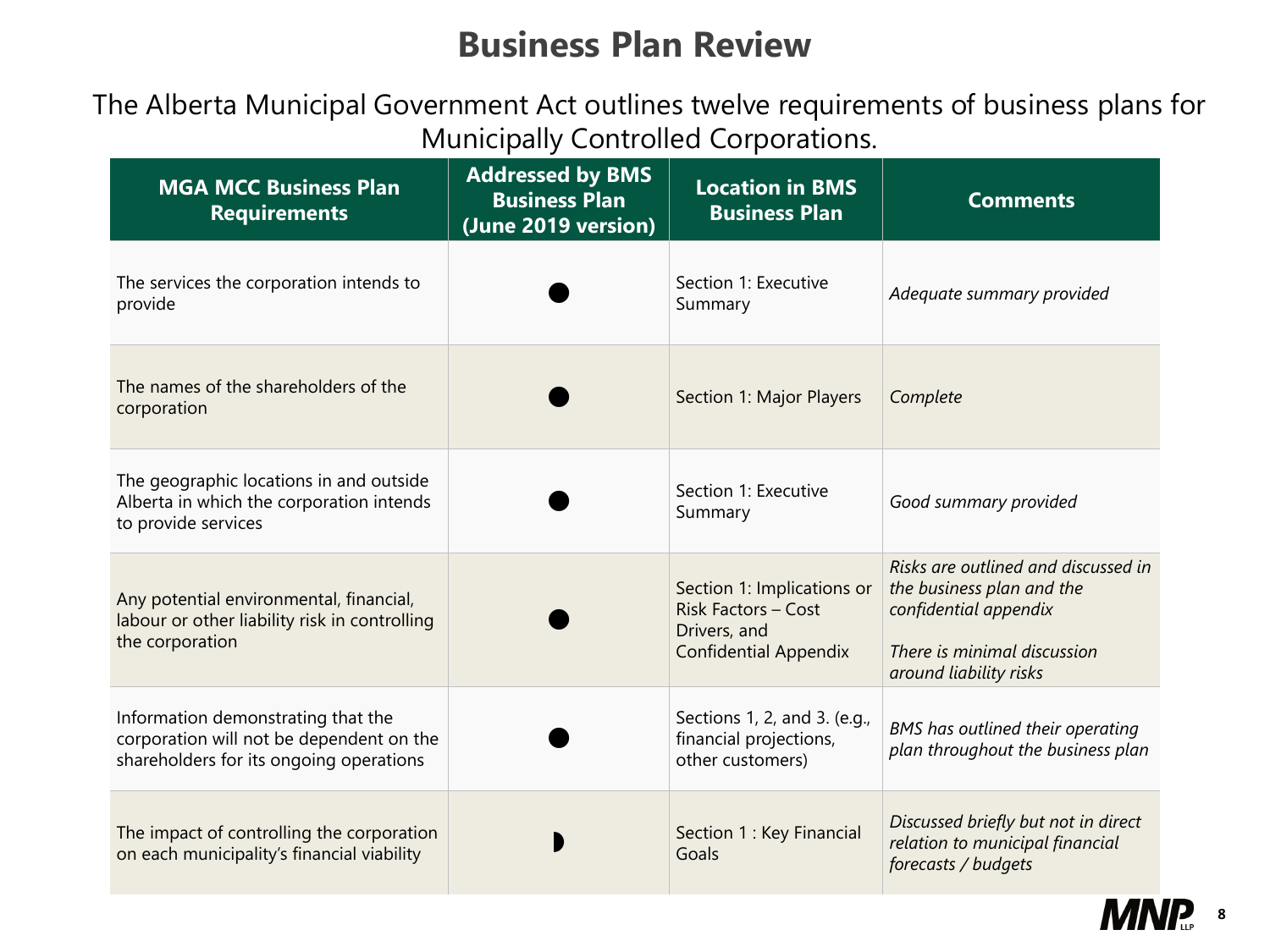

### **Business Plan Review**

| <b>MGA MCC Business Plan</b><br><b>Requirements</b>                                                                                                        | <b>Addressed by BMS</b><br><b>Business Plan</b><br>(June 2019 version) | <b>Location in BMS</b><br><b>Business Plan</b>                                                                  | <b>Comments</b>                                                                                        |
|------------------------------------------------------------------------------------------------------------------------------------------------------------|------------------------------------------------------------------------|-----------------------------------------------------------------------------------------------------------------|--------------------------------------------------------------------------------------------------------|
| In the case of a corporation that intends<br>to provide utility services, a projected<br>rate structure                                                    |                                                                        | Schedule D: Fees                                                                                                | A sufficient rate structure is<br>included                                                             |
| A market impact analysis if municipal<br>control of the corporation would result in<br>competition with similar services<br>provided by the private sector |                                                                        | Section 1: The Market<br>Section 1: The<br>Competition                                                          | <b>Highlights Competitors' Strengths</b><br>and Market Advantage, but a<br>thorough MIA is not evident |
| Cashflow Projections for Next 3 Years of<br><b>MCC Operation</b>                                                                                           |                                                                        | Five Year Business Plan<br>(2019-2023) Scenario<br><b>Summary in Appendix</b>                                   | Cashflow projections for 2019-<br>2023 have been included                                              |
| Costs relating to establishing the MCC                                                                                                                     |                                                                        | Not included                                                                                                    | No discussion around costs<br>directly related to establishing the<br><b>MCC</b>                       |
| The value of assets that are to be transferred<br>to the MCC                                                                                               |                                                                        | Schedule $B - 3$<br>Schedule $B - 4$                                                                            | The value of assets have been<br>outlined in detail                                                    |
|                                                                                                                                                            |                                                                        | Table 1.1 Summarized<br>operating results (2014-<br>2018)                                                       |                                                                                                        |
| Financial statements for operating and<br>capital budgets                                                                                                  |                                                                        | Table 1.2 Net Capital<br>Expenditures (2014-2018)<br>Schedule $B - 3$ (2019-<br>2023) 5 Year Capital<br>Program | <b>BMS provides financial statements</b><br>within the business plan                                   |

### The Alberta Municipal Government Act outlines twelve requirements of business plans for Municipally Controlled Corporations.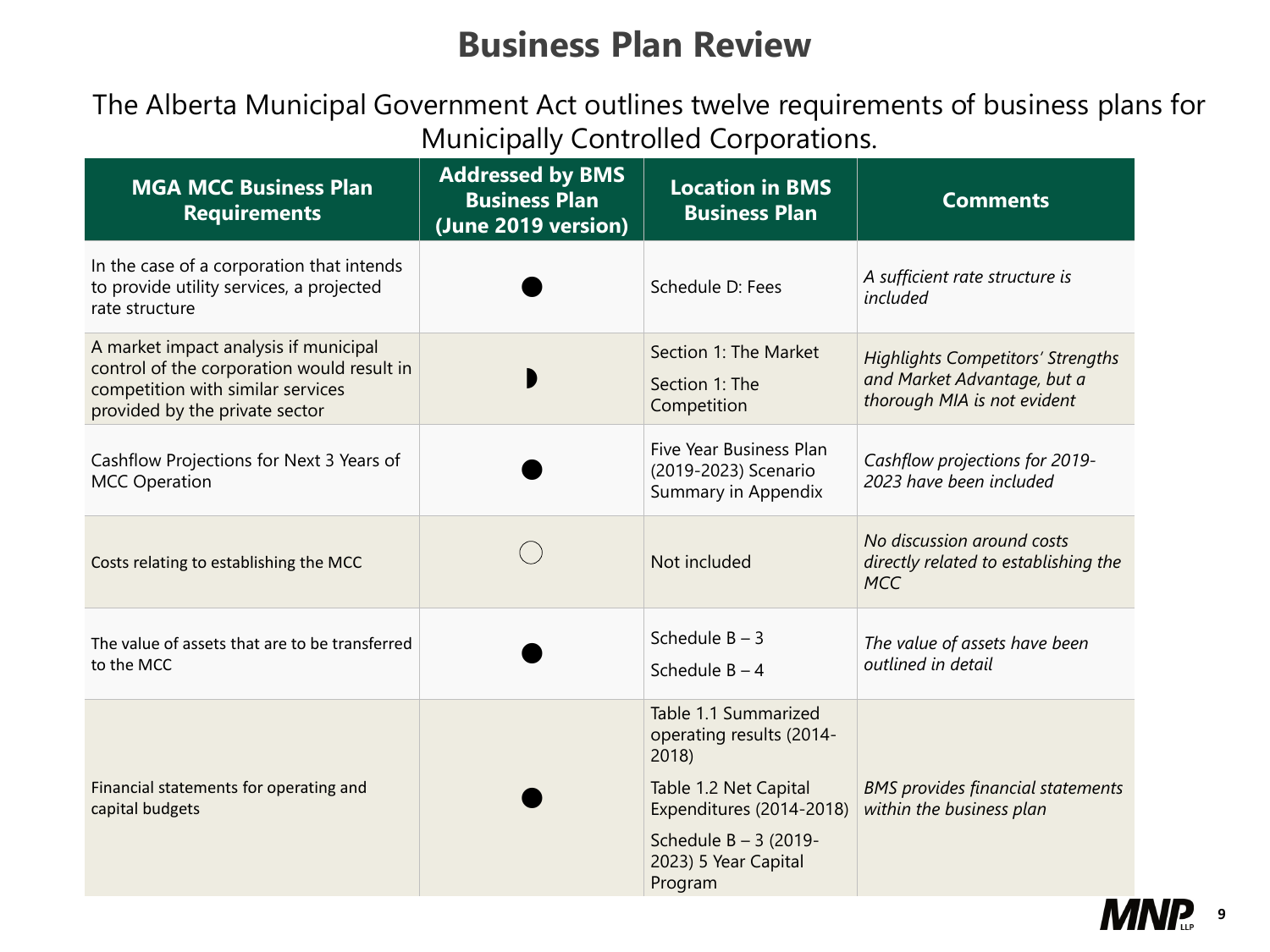

### **Financial Objectives – Commentary**

**No single customer providing more than 35% definitives** of total revenues by 2022<br>MNP Comments:

### The financial objectives from the BMS Strategic Plan Roadmap are:

Based on the projected revenue streams (slide 30), BMS's largest customer, the City of Edmonton will be providing 30% of total revenues in 2022.

7

**Regional landfill revenue being no more than 60% of total revenue by 2022**

#### **MNP Comments:**

BMS will have to adjust their practices to achieve this goal. Management is aware of the importance for diversifying their revenue streams to encourage greater long-term sustainability and resiliency to changing market forces.

#### **MNP Comments:**

BMS has projected \$2 million in surplus distribution for 2020, \$3 million for 2021, \$3.5 million for 2022 and 2023.



**Continued subsidy of local waste management services**

### **Minimum annual surplus distribution to members of \$2 million (with goal to increase)** 3 4

#### **MNP Comments:**

The business plan explains that from 2019-2023 rates to local residents and to member municipalities, will not change. BMS has held general disposal rates at current levels in the 5 year financial projections.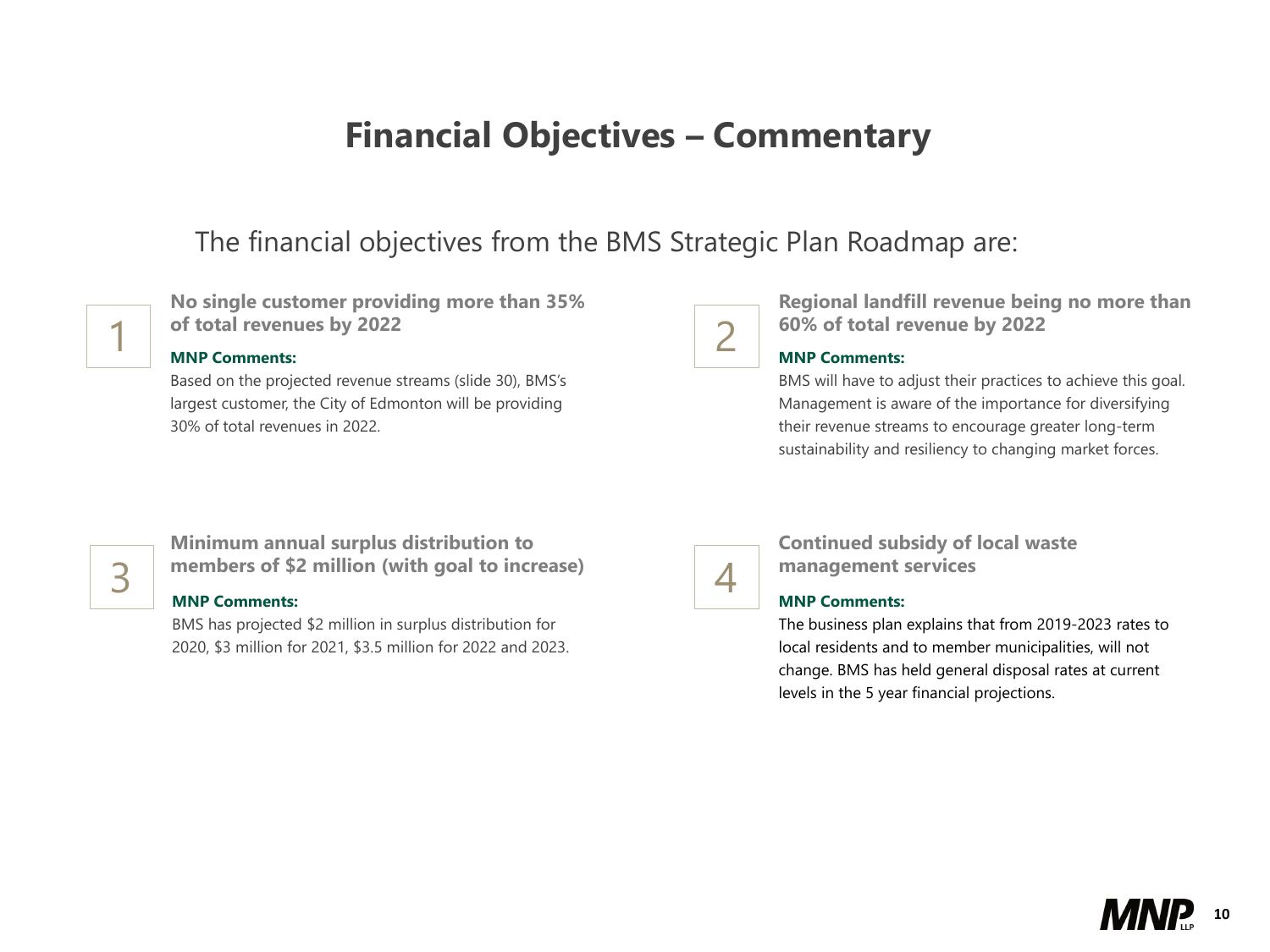



### **Corporate & Governance Structure**

Review and commentary on the proposed corporate structure and cost/profit sharing of the MCC

Analysis of the appropriateness of the proposed governance structure given the needs and characteristics of the shareholders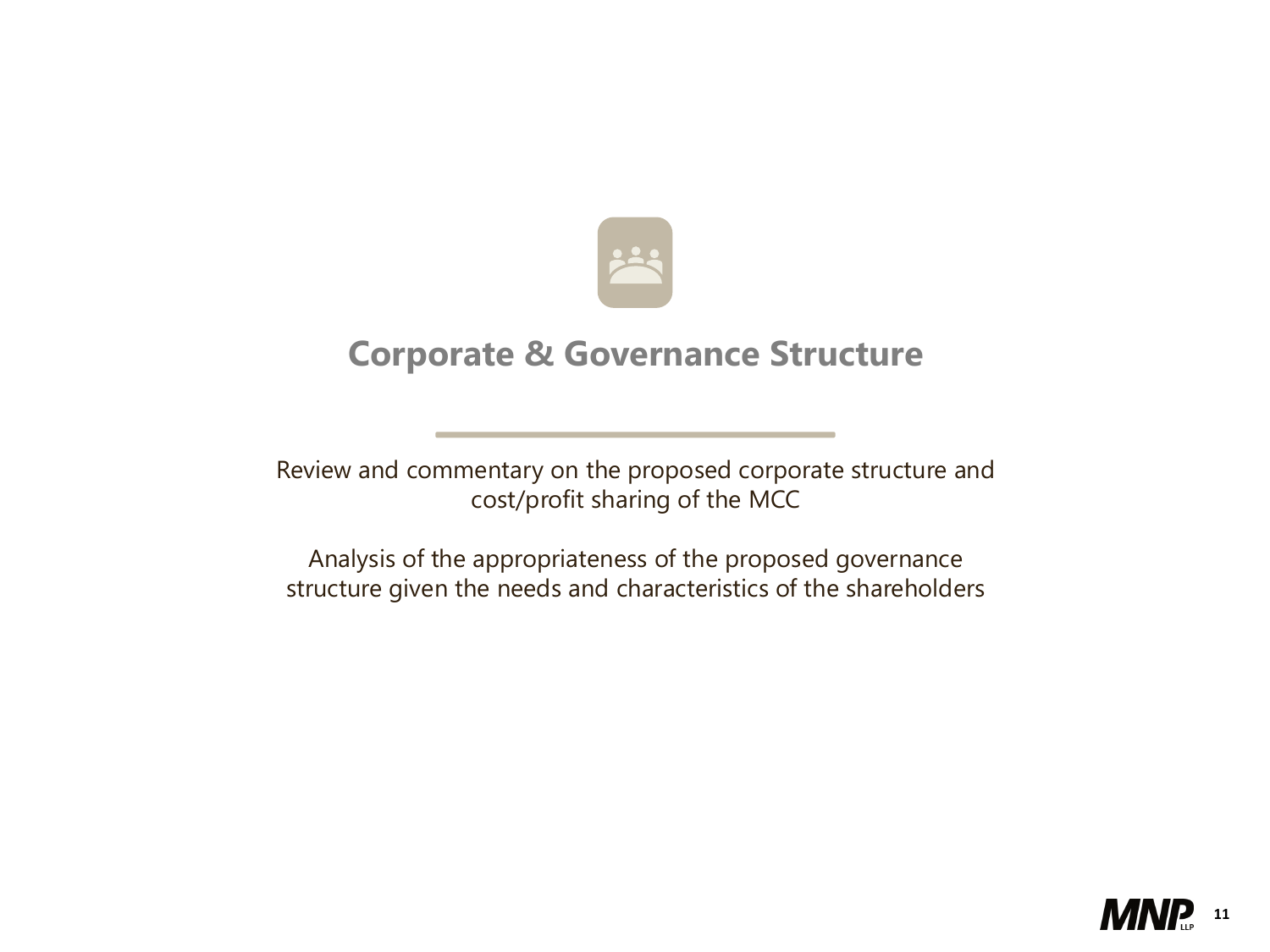

### **Corporate Structure**

#### **Key Points**

MGA s.75.3 states: "If there is a proposed material change to the business operations, including a change to its governance structure or the types of services offered, the council must notify the residents of the proposals and provide an opportunity for residents to make representations. MGA s.75.3

In the MCCR s.7, a material change is further defined as: "the information needed to be made available to the residents, associated timelines, and the engagement and reporting processes."

• *MNP Comment: This item should be codified in BMS Policy to ensure that residents and Council have the ability to review any proposed material changes to the MCC*

Municipal controlled corporations are regulated by the Municipal Government Act, Business Corporations Act, Control of Corporations Regulation, and the Debt Limit Regulation.

• *MNP Comment: Brownlee, LLP, a reputable Edmonton law-firm, is preparing MCC related legal documentation such that it is established in good-standing relative to all relevant regulations*



BMS MCC and General Partner of the Limited Partnership

"Municipalities" Limited Partnership

Commission For Employee / Pension Needs

#### **Proposed Corporate Structure**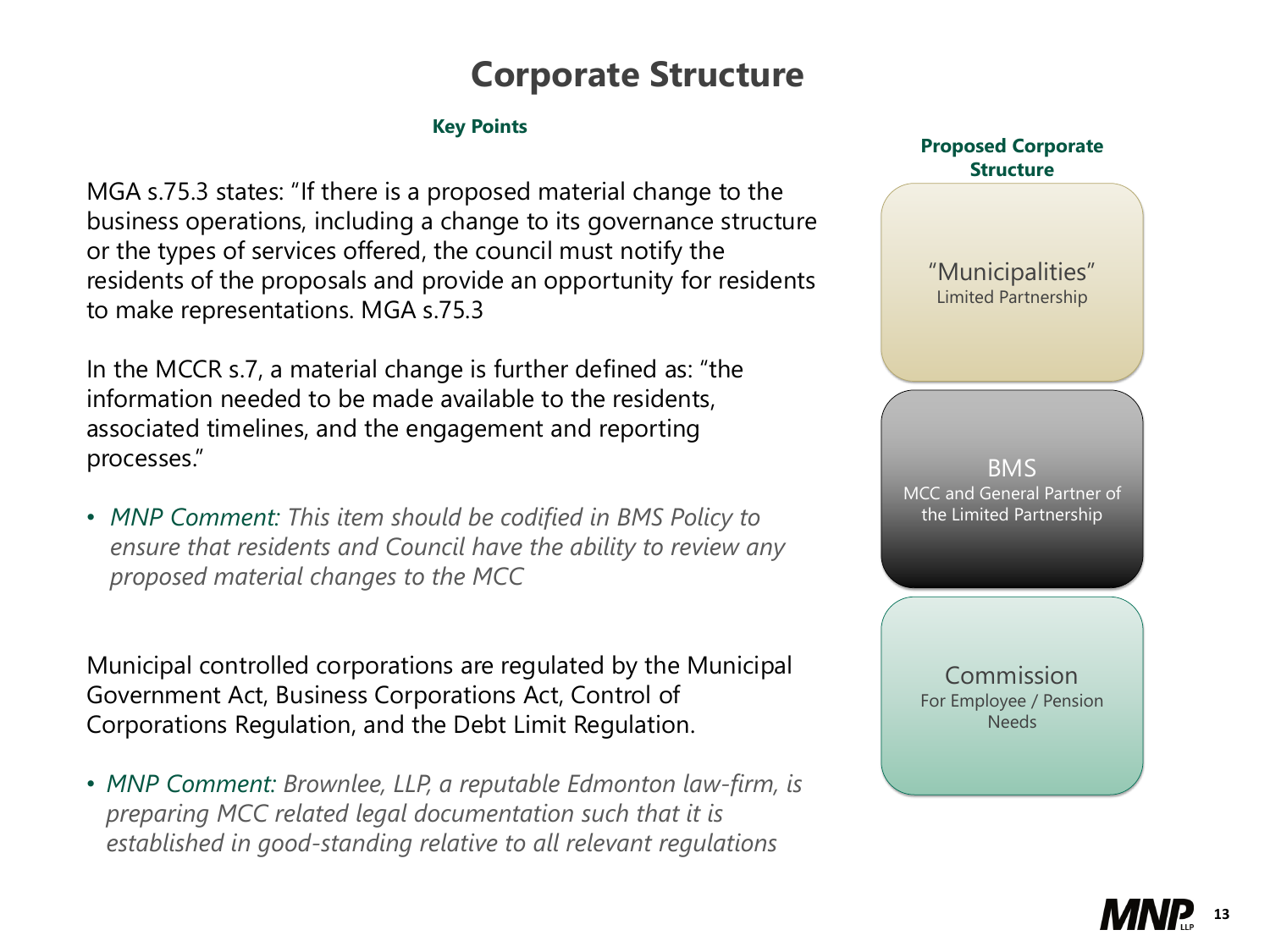

### **Corporate Structure**

#### **Key Questions**

BMS MCC and General Partner of the Limited Partnership

"Municipalities" Limited Partnership

Commission For Employee / Pension Needs

#### **Proposed Corporate Structure**

### Will transitioning to an MCC be challenging?

- *MNP Comment: After more than 25 years as a Commission, BMS operations are well-established and there no reason to believe the ability to generate profit through a combination of a well-positioned main asset, diverse revenue streams, and cost-efficient operations will not continue into the future.*
- *MNP Comment: The experienced management team will be an asset in supporting the transition from Commission to MCC*

- MNP Comment: The proposed structure is clear and causes no concern in *terms of role clarity, accountability, or authority*
- *MNP Comment: Maintaining the Commission makes sense, so long as its role is clearly delineated*

#### Is there precedent in the province for a waste management MCC?

- *MNP Comment: Once established as an MCC, BMS will be one of two MCCs in the province in the waste disposal business (Aquatera in the Grande Prairie area being the other)*
- *MNP Comment: Despite less than ideal precedence, the structure does appear to be appropriate for the nature of the business and the shareholder arrangement*

### Are there any foreseeable issues with the proposed corporate structure [as illustrated to the right]?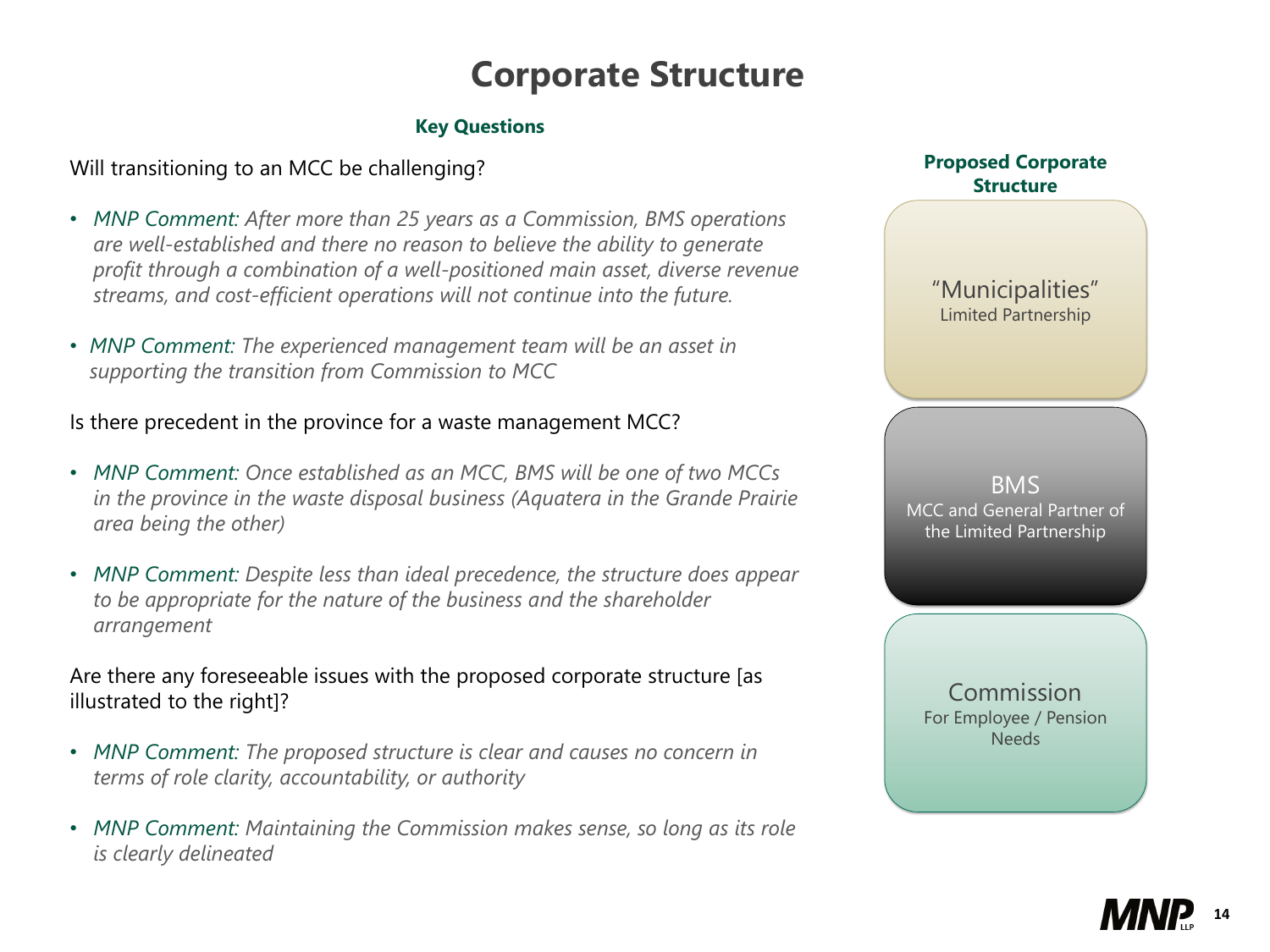

### **Governance Best Practices**

• Directors of Crown corporations should be independent

*Note: Independence' means a director is independent of management, does not have a material relationship with the corporation and, except for director fees, does not financially benefit from his or her relationship with the corporation.*

• Boards should constitute an Audit Committee that ensures the integrity and adequacy of internal controls and standards of codes of

- There should be limits around the appointment of public servants to Crown corporation Boards
- conduct and ethics
- 
- with government



• The Board should publicly report on corporation performance each year

• The Board should communicate regularly



- **9 Board Members**
- **No Municipal Elected Officials**
- Annual Retainer: \$10,000 for members, \$15,000 for Committee Chairs and \$20,000 for the Board Chair



- **9 Board Members**
- **No Municipal Elected Officials**
- Annual Retainer: \$78,300 for members, \$90,600 for Committee Chairs and \$177,200 for the Board Chair
- **11 Board Members**
- **No Municipal Elected Officials**
- Annual Retainer: \$3,000- \$6,000 for members, \$9,000 for Committee Chairs and \$150,000 for the Board Chair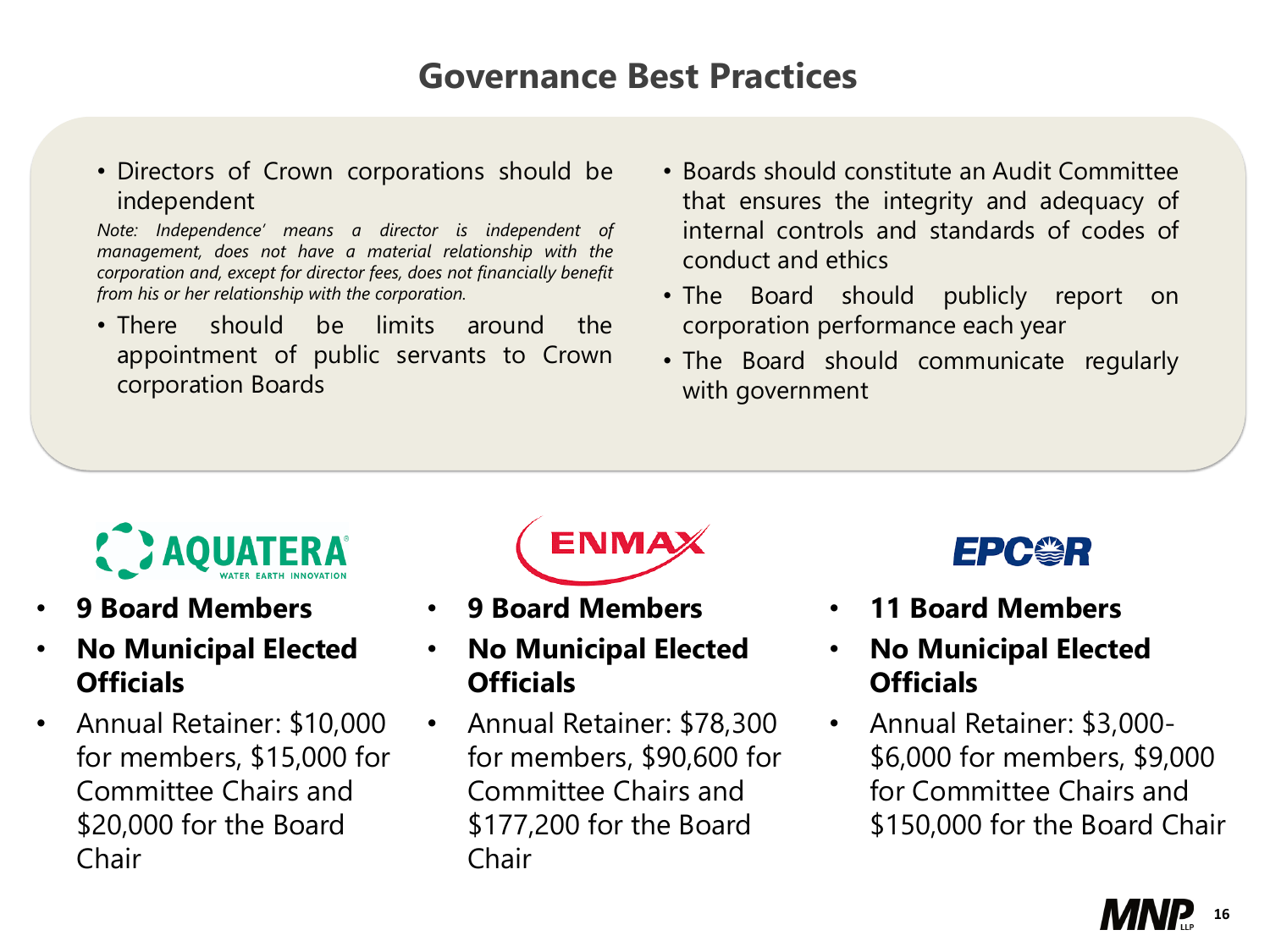

### **Profit-Sharing Analysis Based on 2016 Data**

*BMS profit-sharing rates are:*

- *1/3 of distribution amount equally to the five municipalities*
- *2/3 based proportionally on population of the five municipalities*

*The current percentage of total distributions is not equivalent to the percent of the population that each municipality holds* 

- *Beaver County is receiving 16% less than their population share*
- *Other municipalities are receiving 3-5% more than their population share*

| <b>Municipality</b>  | <b>Population</b> | <b>Surplus Received in 2016</b> |              | <b>Equal Distribution</b> |              | Distribution by<br>Population | <b>Percent of</b><br>Distribution by<br>Population | <b>Percent of Total</b><br><b>Distribution</b> | <b>Percent of Total</b><br>Population |
|----------------------|-------------------|---------------------------------|--------------|---------------------------|--------------|-------------------------------|----------------------------------------------------|------------------------------------------------|---------------------------------------|
| <b>Beaver County</b> | $5905 \mid 5$     | 908,000                         |              | 133,333                   | $\vert$ \$   | 774,667                       | 58%                                                | 45%                                            | 61%                                   |
| Holden               | $350 \, \simeq$   | $185,000$ \$                    |              | 133,333                   | $\vert$ \$   | 51,667                        | 4%                                                 | 9%                                             | 4%                                    |
| Ryley                | $483 \mid 5$      | 201,000                         | -S           | 133,333                   | $\vert$ \$   | 67,667                        | 5%                                                 | 10%                                            | 5%                                    |
| <b>Viking</b>        | $1039 \mid 5$     | $275,000$   \$                  |              | 133,333                   | $\varsigma$  | 141,667                       | 11%                                                | 14%                                            | 11%                                   |
| <b>Tofield</b>       | $1854 \mid 5$     | 431,000                         | $\mathsf{S}$ | 133,333                   | \$           | 297,667                       | 22%                                                | 22%                                            | 19%                                   |
|                      | $9631 \mid 5$     | 2,000,000                       |              | 666,667                   | $\mathsf{S}$ | 1,333,333                     | 100%                                               | 100%                                           | 100%                                  |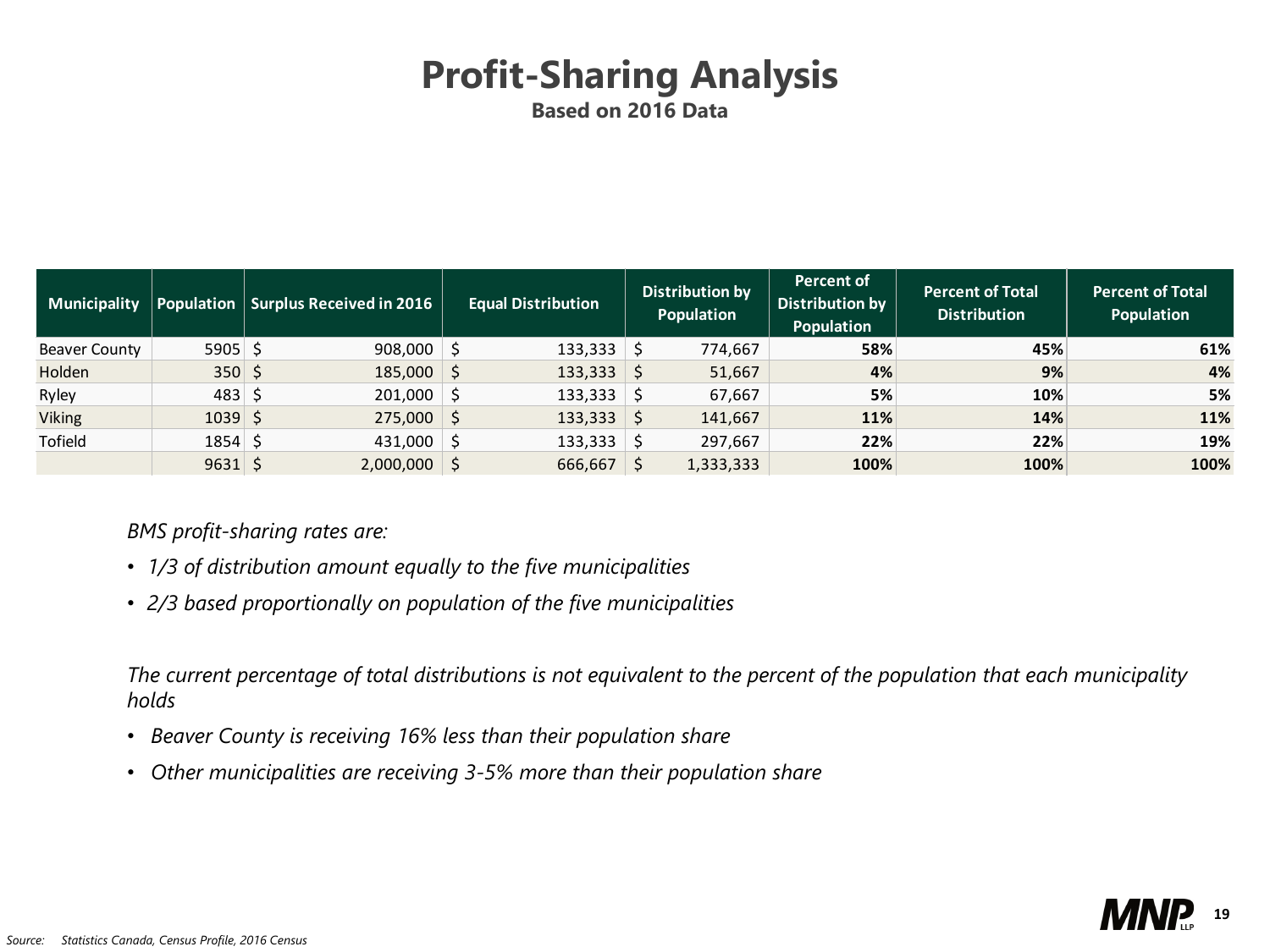



### **Market Landscape**

Review and commentary on the market landscape including existing and potential customers and competitors.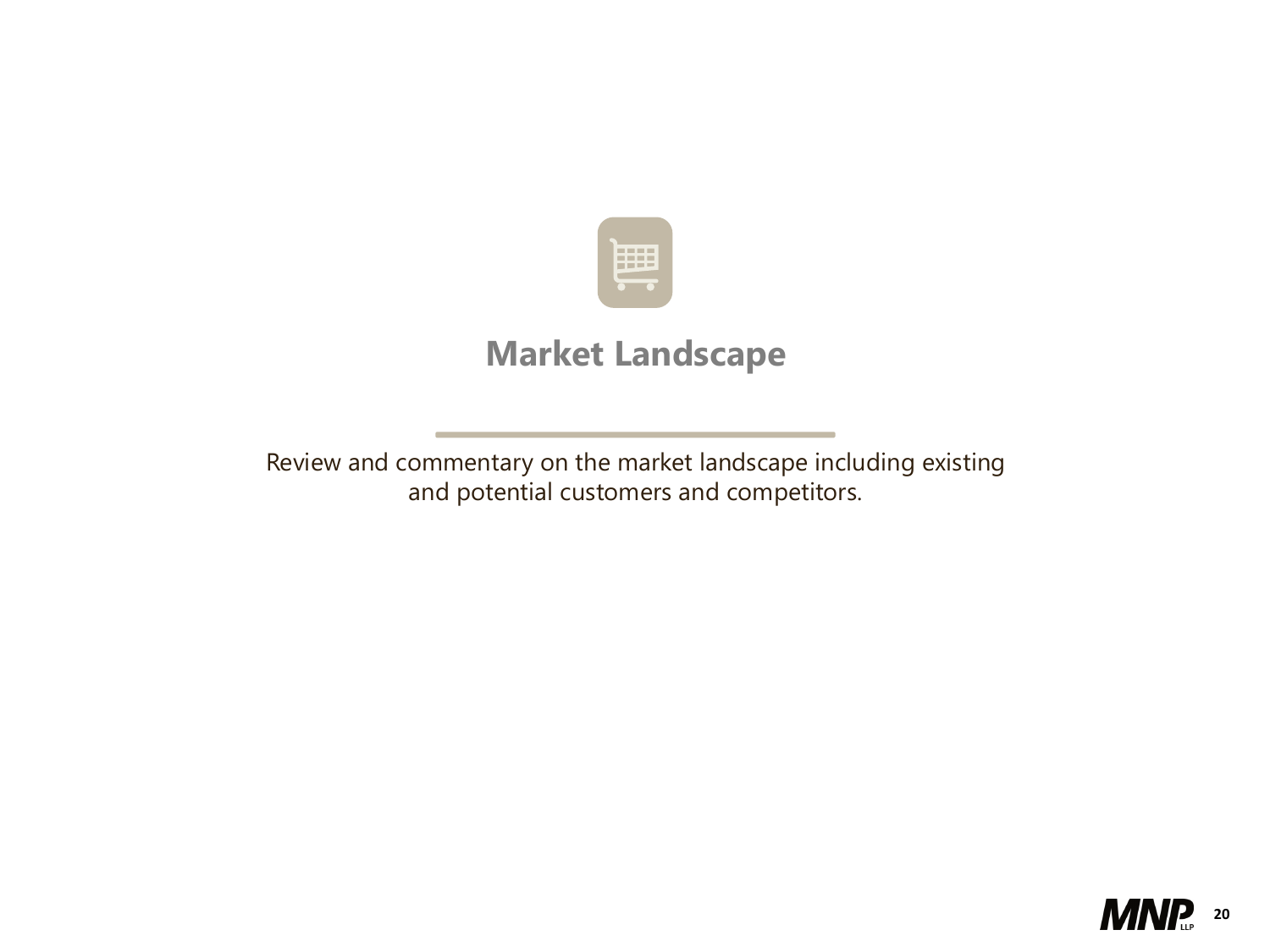

### **Waste Supply**

*Sources: Statistics Canada The Conference Board of Canada Neil Burkard, City of Edmonton Government of Canada Environment and Climate change Canada IBIS World Report Waste Treatment & Disposal Services in Canada, Nathaniel. August 2018.*

### **Alberta generated 4.2 million tonnes of waste in 2016**

• The average Canadian produces 720 kg of waste annually

### **Industry waste volumes are increasing**

• Consumer spending and consumption, residential construction, and population are key drivers

- The Government of Canada is aiming to divert 75% of plastic waste by 2030
- *Despite the trends towards waste diversion initiatives, landfills will still be needed to manage the high supply of waste.*
- *The City of Edmonton's landfill waste supply is predicted to decrease upon the operations of Enerkem Biofuels and the Anaerobic Digestion Facility, but increasing construction within the area will help to maintain waste supply.*

### **The City of Edmonton is failing to reach residential waste diversion targets**

• In 2017 the single unit residential diversion rate was 39%, they are aiming to achieve 80% diversion by 2022

### **There is a current halt on waste diversion efforts from the City of Edmonton**

- Enerkem Biofuels and the Anaerobic Digestion Facility are still in commissioning
- The City of Edmonton's composting facility is closed for renovations

### **In 2016 86% of plastics in Canada were landfilled**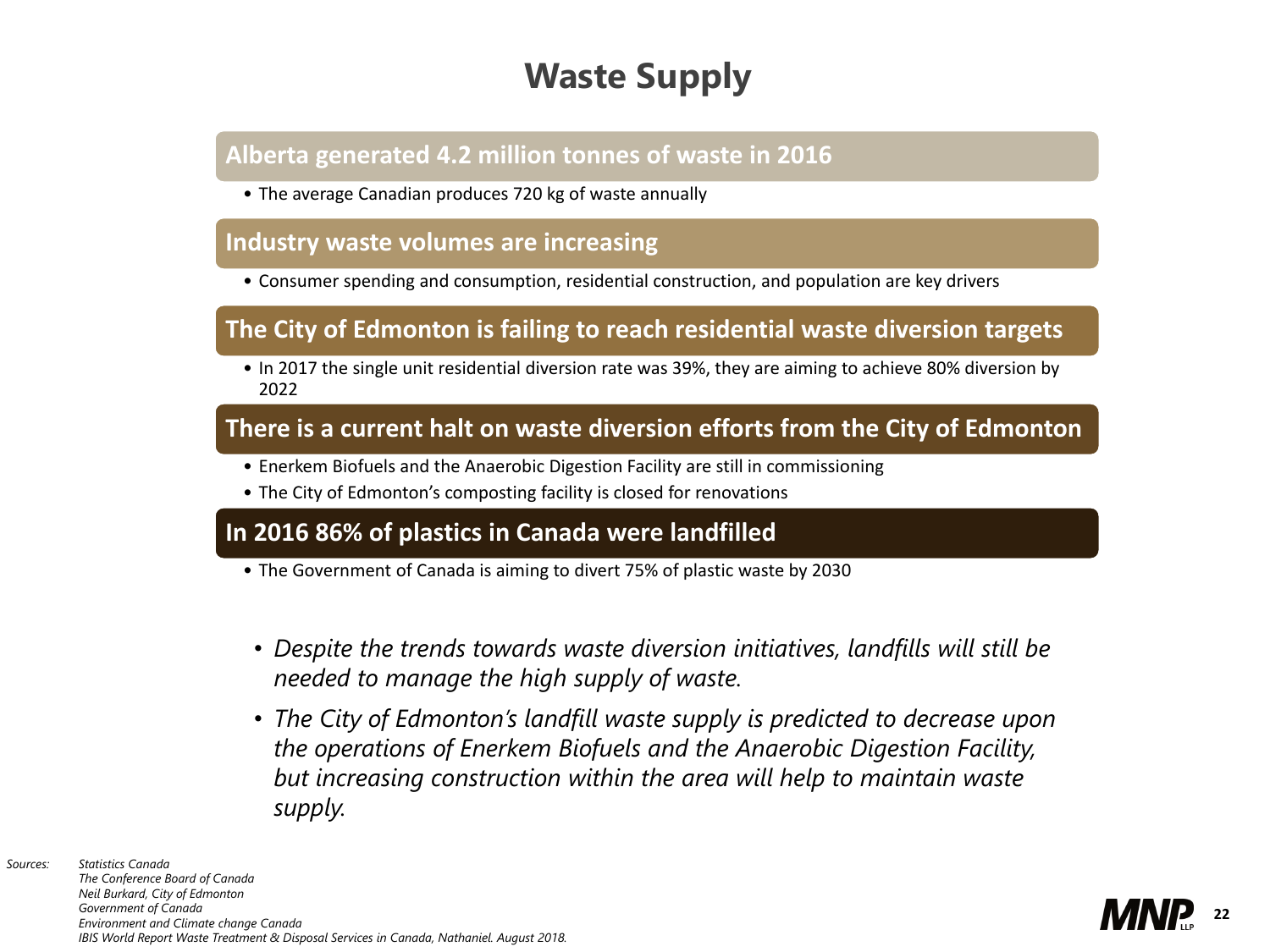

### **Key Market Advantages and Risks of BMS**

#### **Advantages**

**BMS is primely located to two main highways as well as a major rail line. This allows them access to large waste suppliers such as the City of Edmonton, Town of Vermilion, and potential new opportunities with distant customers such as the greater Vancouver area.**

**BMS's landfill is approximately one hour away from the City of Edmonton, and has established relations with the municipality as well as secured contracts for their waste supply. BMS is the City of Edmonton's primarily waste disposal facility.**

**BMS offers competitive rates and additional waste hauling services which allows them to secure large, long-term contracts.**

**BMS's landfill has a potential 136 year lifespan from 2019, this would rely on neighbouring lands owned by BMS to be utilized.**

#### **Risks**

**BMS currently relies heavily on the City of Edmonton for their waste supply (61%). This poses a risk for future operations as BMS is receiving this waste on a contract to contract basis.**

**The five year projections developed are speculative and rely on the assumptions that customers such as the City of Edmonton will continue to use BMS's services for both municipal solid waste and construction waste. [see Financial Projections section]**

**Management is actively seeking to mitigate these risks and has strategies in places that will promote resiliency and diversification of clients and services.**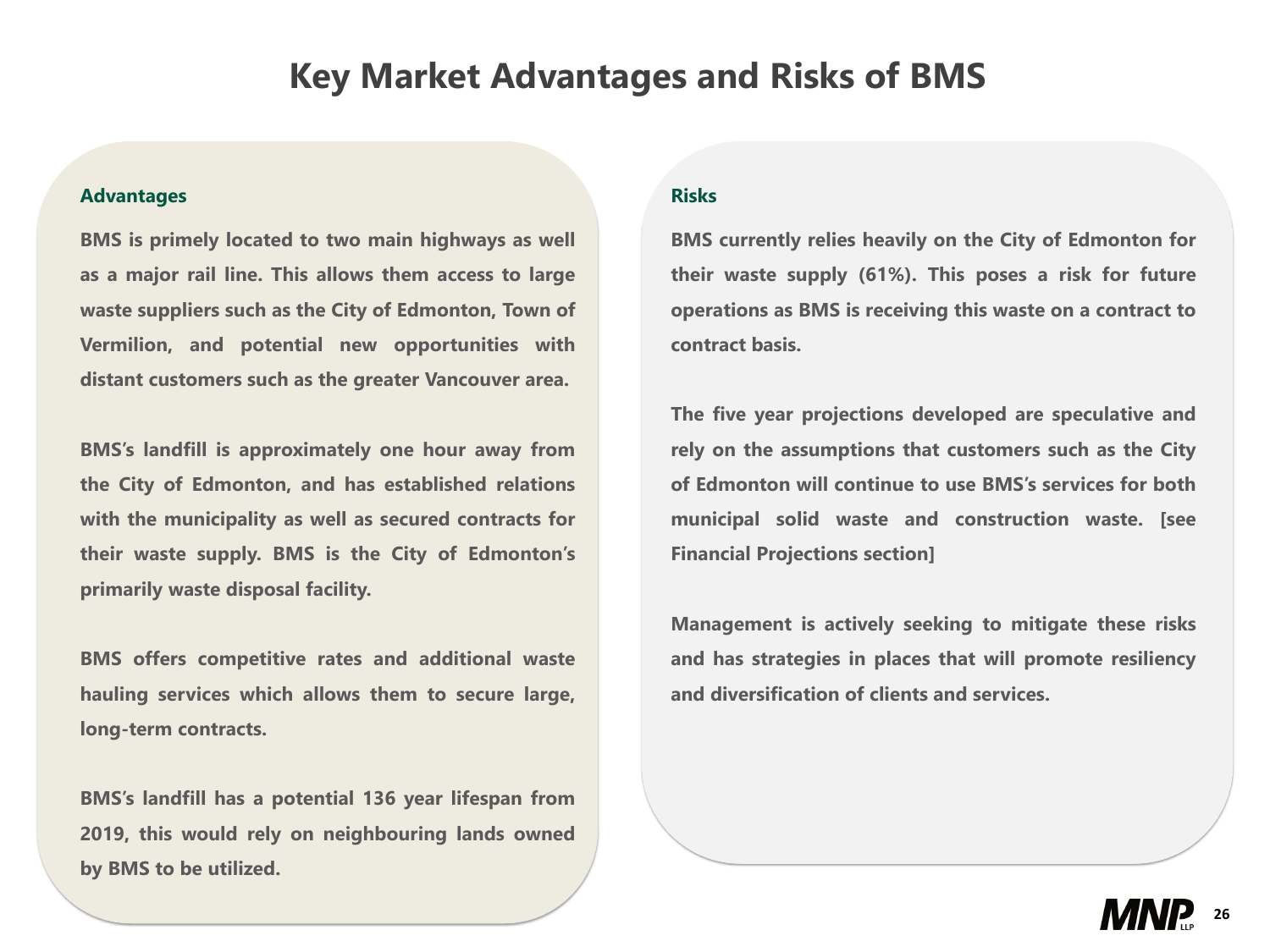



### **Financial Analysis**

Review and commentary on the financial projections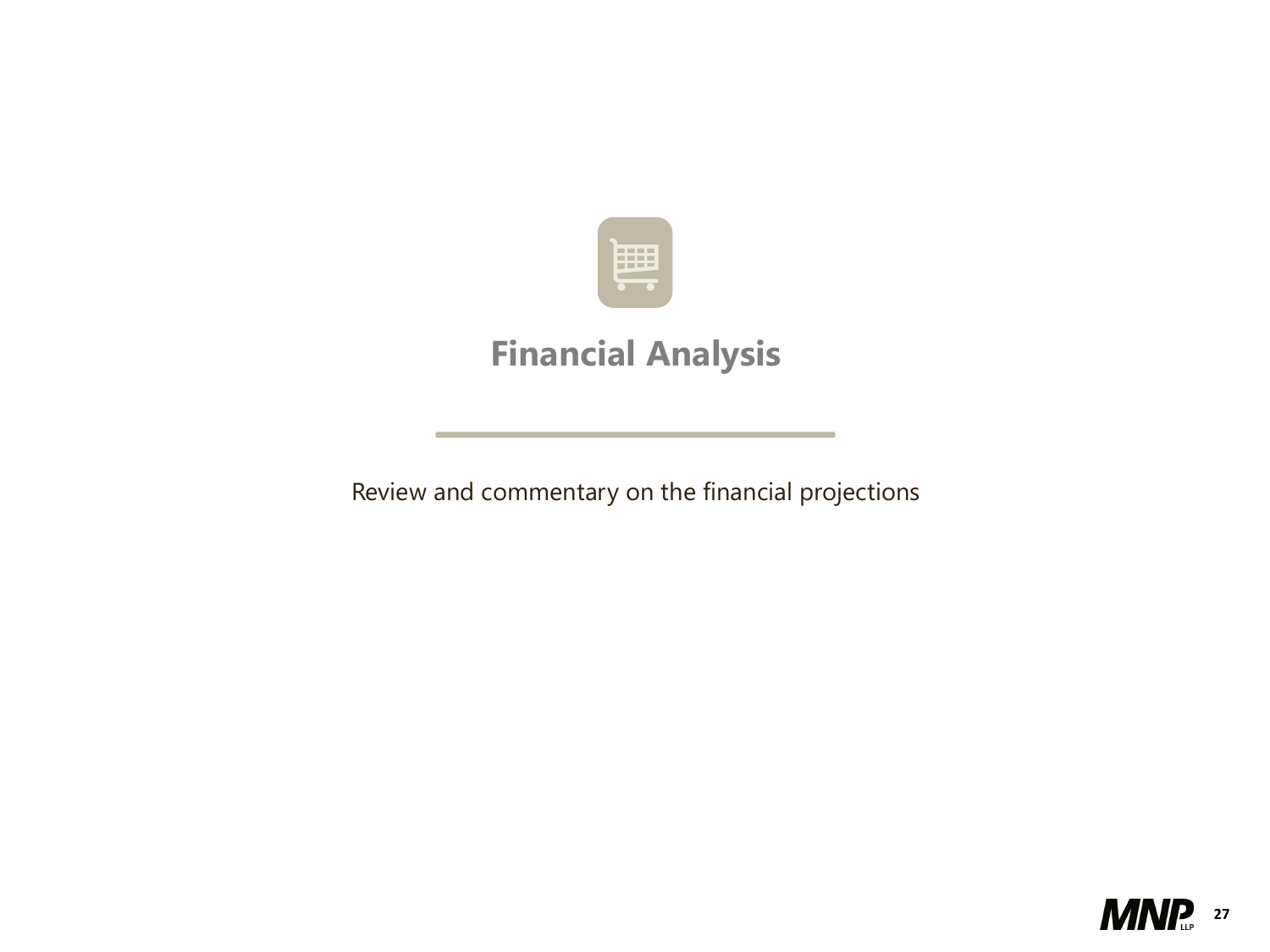

### **Projected Revenue Streams**

#### **Analysis of Reasonability**



| lioi                    |                                  |                                                                                                                           |         |         |
|-------------------------|----------------------------------|---------------------------------------------------------------------------------------------------------------------------|---------|---------|
|                         | platility evident over the years | ased on historical figures and include some variability to<br>LRT construction in near-term to maintain / increase levels |         |         |
| $\overline{\mathsf{M}}$ | \$1.5MM                          | \$2.0MM                                                                                                                   | \$2.0MM | \$2.0MM |
|                         |                                  |                                                                                                                           |         |         |
|                         |                                  | ic, chemical industrial, non-hazardous, asbestos                                                                          |         |         |
|                         | handle this type of waste        | rs to be reasonably conservative given limited number of                                                                  |         |         |
| $\overline{\mathsf{M}}$ | \$2.3MM                          | \$2.5MM                                                                                                                   | \$3.0MM | \$3.0MM |
|                         |                                  |                                                                                                                           |         |         |
|                         |                                  |                                                                                                                           |         |         |

• Based on ability to capture alternative daily cover from CoE (i.e., waste diversion), new MSW (e.g., Strathcona County), new C&D, Waste Connections • Excludes potential Vancouver rail waste

| \$1.5MM | \$2.3MM | \$2.3MM | \$2.3MM |
|---------|---------|---------|---------|
|         |         |         |         |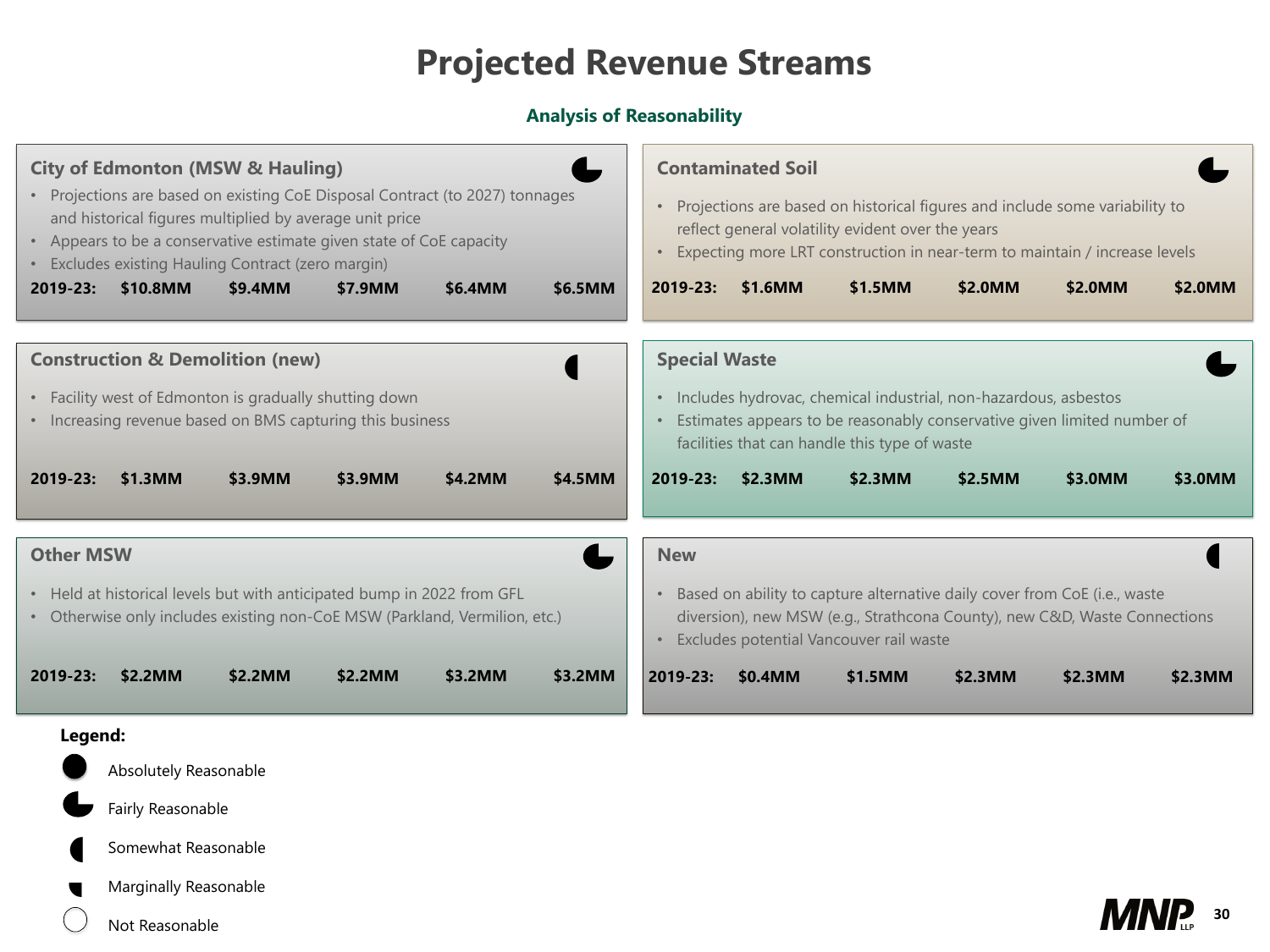## **BMS Historical Performance**

|                               | 2014   | 2015   | 2016   | 2017   | 2018   |
|-------------------------------|--------|--------|--------|--------|--------|
| Wage to<br>Revenue            | 15.53% | 23.93% | 25.09% | 30.38% | 31.25% |
| Operating<br>Profit<br>Margin | 64.16% | 57.45% | 56.93% | 51.40% | 49.41% |
| Net Profit<br>Margin          | 50.47% | 36.71% | 35.15% | 26.02% | 26.38% |

### *Last 5 Years*

- *30% wage to revenue appears reasonable compared to the industry average (24.8%). If this ratio continues to increase, it should be examined more critically.*
- *The Operating and Net Profit margins were exceptionally high in 2014 due to high amounts of waste from Rogers Place construction.*
- *Decreasing trend in Net Profit Margin is a concern whether or not BMS operates as a MCC or a Commission.*

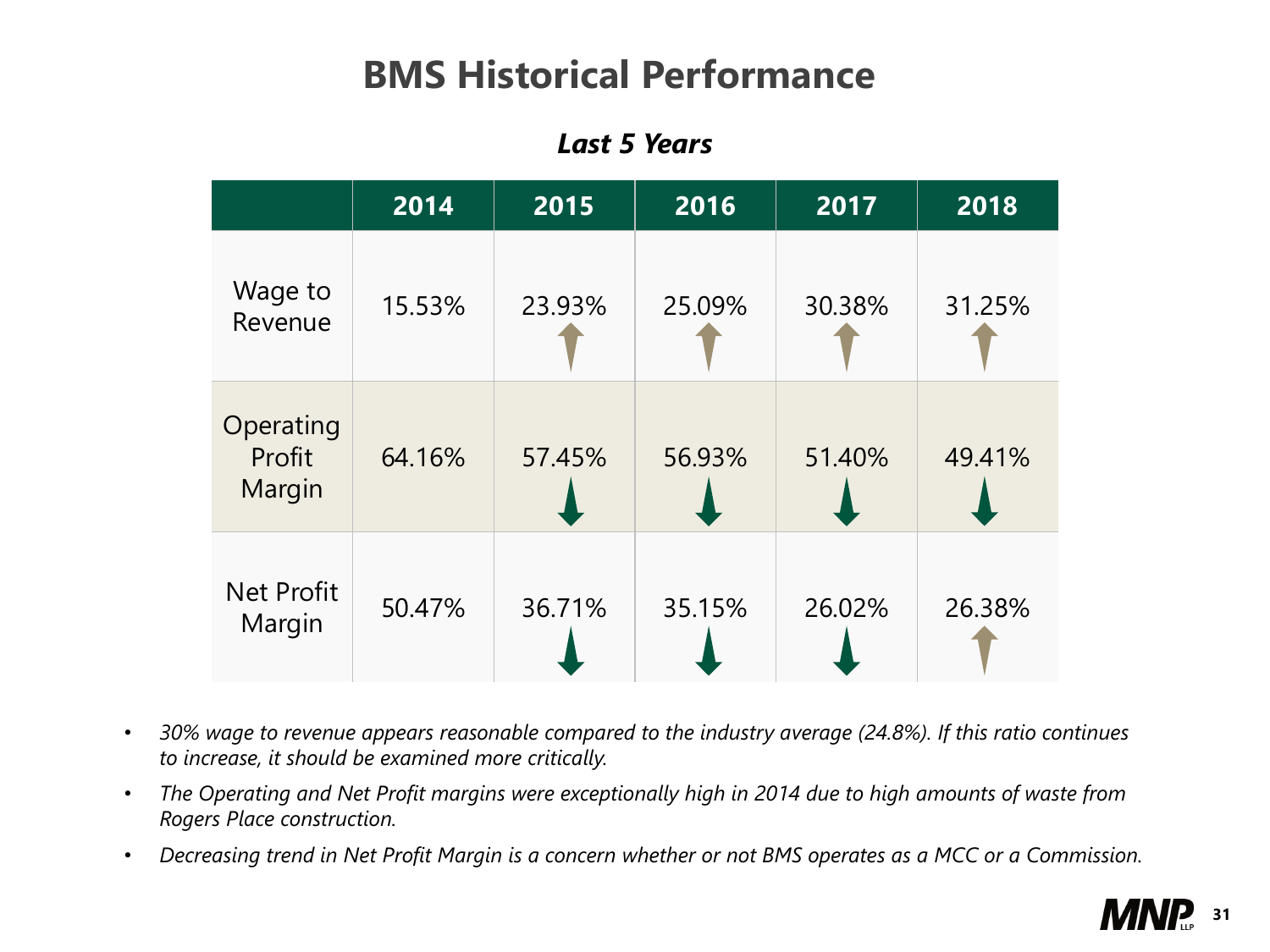|                               | <b>BMS</b> | Aquatera | <b>Waste</b><br><b>Management</b> | <b>Chestermere</b><br><b>Utilities Inc.</b> | <b>Prince</b><br><b>Albert</b><br><b>Utilities</b> | <b>Industry</b><br><b>Average</b> |
|-------------------------------|------------|----------|-----------------------------------|---------------------------------------------|----------------------------------------------------|-----------------------------------|
| Wage to<br>Revenue            | 31.25%     | 21.62%   | 24.54%                            | 16.45%                                      | 24.57%                                             | 24.80%                            |
| Operating<br>Profit<br>Margin | 49.41%     | 32.95%   | 28.24%                            | 13.15%                                      | 29.01%                                             | 17.88%                            |
| <b>Net Profit</b><br>Margin   | 26.38%     | 24.93%   | 12.89%                            | $-5.12\%$                                   | 8.44%                                              | 4.92%                             |

## **Benchmarking Performance**

### *2018 - Comparable Ratios (Solid Waste and Landfill Divisions ONLY)*

- *In most areas, BMS is leading its competitors*
- *The only area of concern is the comparably high Wage to Revenue ratio (which is not unreasonable compared to industry averages).*
- *BMS exhibits a healthy Net Profit ratio*

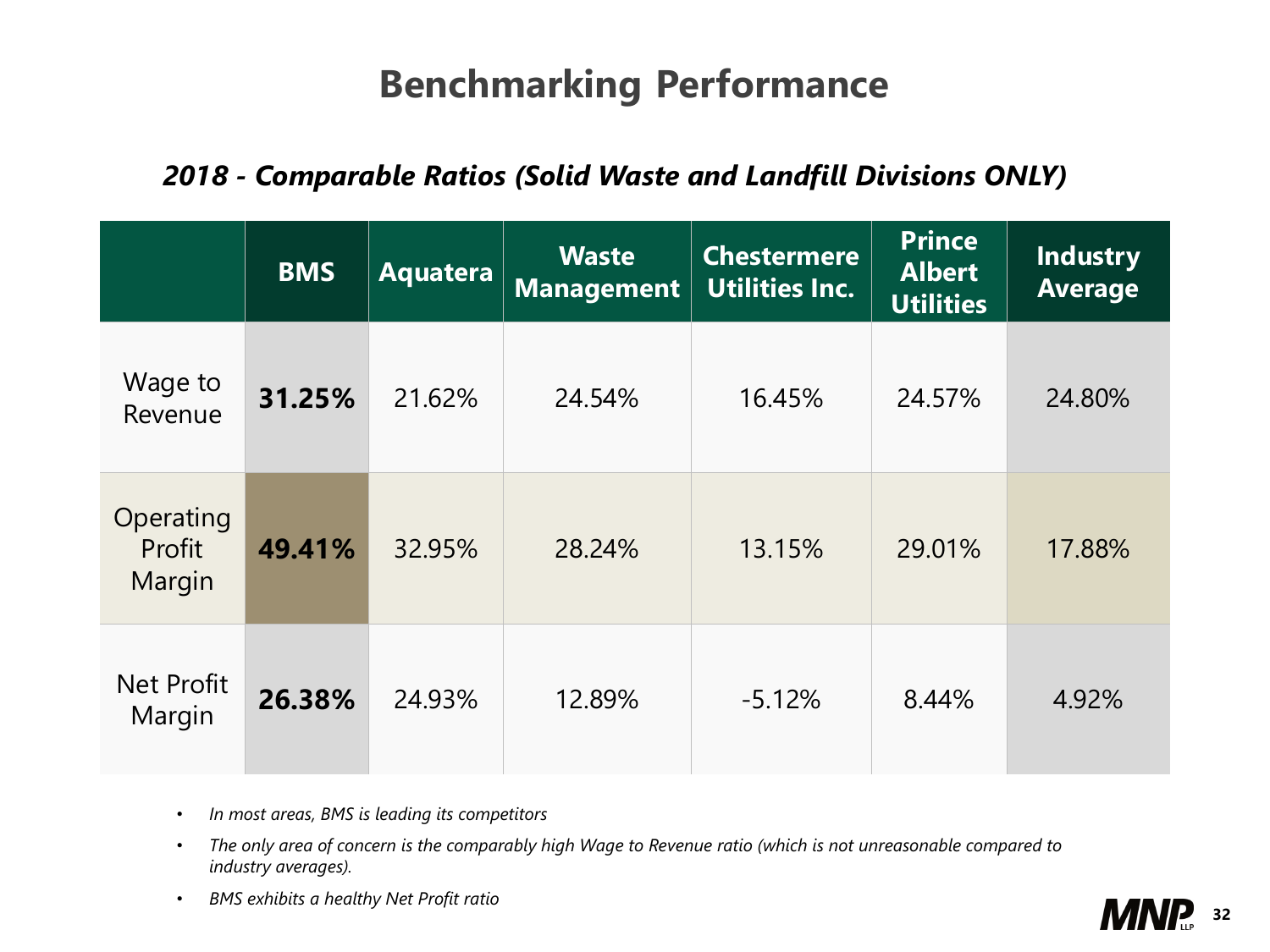

## **Benchmarking Executive Compensation**

### *MNP: Executive compensation for Waste, Refuse and Recycling companies (\$20 Million Revenue Cap)*

### *BMS: Executive compensation for Waste, Refuse and Recycling (Internal and Peers)*

|                                      | <b>CURRENT BMS STRUCTURE</b><br>(2019) -- TOTAL CASH COMP                                          |                                                  |  |                       | PEER MARKET DATA<br>$(2019) - TOTAL CASH (TCC / TDC)$ |                    |  |                        |  |                |  |            |                                               |                                                    |            |
|--------------------------------------|----------------------------------------------------------------------------------------------------|--------------------------------------------------|--|-----------------------|-------------------------------------------------------|--------------------|--|------------------------|--|----------------|--|------------|-----------------------------------------------|----------------------------------------------------|------------|
| <b>STRUCTURE</b><br><b>PAY BANDS</b> | <b>PAY BAND</b><br><b>POSITION CONSTITUTION</b>                                                    | <b>BASE</b><br><b>SALARY</b><br><b>MID-POINT</b> |  | TCC.<br><b>TARGET</b> |                                                       | TCC.<br><b>MAX</b> |  | <b>P50</b><br>(MEDIAN) |  | <b>P60</b>     |  | <b>P75</b> | <b>TARGET TCC</b><br>vs. MRKT<br>VARIANCE (%) | <b>MRKT</b><br><b>VARIANCE (%)</b><br>BY ORG LEVEL | ORG. LEVEL |
| M4-13                                | General Manager                                                                                    | 206,212                                          |  | 309,318               |                                                       | 360,871            |  | $245.429$ \$           |  | $298,229$ \$   |  | 382,924    | $-19%$                                        |                                                    |            |
| M3-12                                | VP Finance / CFO, VP Operations                                                                    | 171,843                                          |  | 214,804               |                                                       | $236.285$ \$       |  | $209.421$ \$           |  | $226.053$ \$   |  | 267.357    | $-20%$                                        |                                                    |            |
| M3-11                                | Director, Finance                                                                                  | 145,630                                          |  | $167.475$ \$          |                                                       | $177.669$ \$       |  | $183.722$ \$           |  | 191,123 \$     |  | 217,985    | $-23%$                                        |                                                    |            |
| M3-9                                 | Controller,<br>HR & Payroll Manager,<br>Operations Manager,<br><b>Business Development Manager</b> | 108,227                                          |  | $121.756$ \$          |                                                       | $128.574$ \$       |  | 130,389 \$             |  | $139.488$   \$ |  | 148,508    | $-18%$                                        | $-20%$                                             | Exec       |

- *As can be seen, the research into peers from both BMS and MNP match quite closely*
- *Both BMS and MNP Industry research show an average salary higher than what is currently being paid out at an executive level at BMS*
- *While the wage to revenue ratio is quite high, compensation is not the source of that issue, and could be raised to be more in line with Industry average*

|                      | <b>Position Inforamtion</b><br><b>Base Salary</b> |            |                                                                                                                                                         |            |                |            | <b>Total Cash</b> | Additional Survey Data                                            |           |                                 |  |
|----------------------|---------------------------------------------------|------------|---------------------------------------------------------------------------------------------------------------------------------------------------------|------------|----------------|------------|-------------------|-------------------------------------------------------------------|-----------|---------------------------------|--|
| <b>Planning Date</b> | <b>Position Title</b>                             |            |                                                                                                                                                         |            |                |            |                   |                                                                   |           |                                 |  |
| of Data              | from ERI                                          | <b>P40</b> | <b>P50</b>                                                                                                                                              | <b>P60</b> | <b>Average</b> | <b>P40</b> | <b>P50</b>        | <b>P60</b>                                                        |           | Average # of Incumbents (range) |  |
| 08-19-19             | <b>CEO</b>                                        |            | $\vert$ \$ 211,521 $\vert$ \$ 235,345 $\vert$ \$ 266,368 $\vert$ \$ 238,038 $\vert$ \$ 230,484 $\vert$ \$ 256,462 $\vert$ \$ 290,285 $\vert$ \$ 259,368 |            |                |            |                   |                                                                   |           | $35 - 59$                       |  |
| $08 - 19 - 19$       | <b>CFO</b>                                        |            | $\vert$ \$ 147,925 $\vert$ \$ 163,236 $\vert$ \$ 183,475 $\vert$ \$ 165,196 $\vert$ \$ 167,518 $\vert$ \$ 185,176 $\vert$ \$ 208,243 $\vert$ \$ 187,358 |            |                |            |                   |                                                                   |           | $20 - 34$                       |  |
| 08-19-19             | <b>COO</b>                                        | \$169,490  |                                                                                                                                                         |            |                |            |                   | $$190,268$ $$212,305$ $$188,055$ $$183,357$ $$203,510$ $$229,781$ | \$205,880 | $35 - 59$                       |  |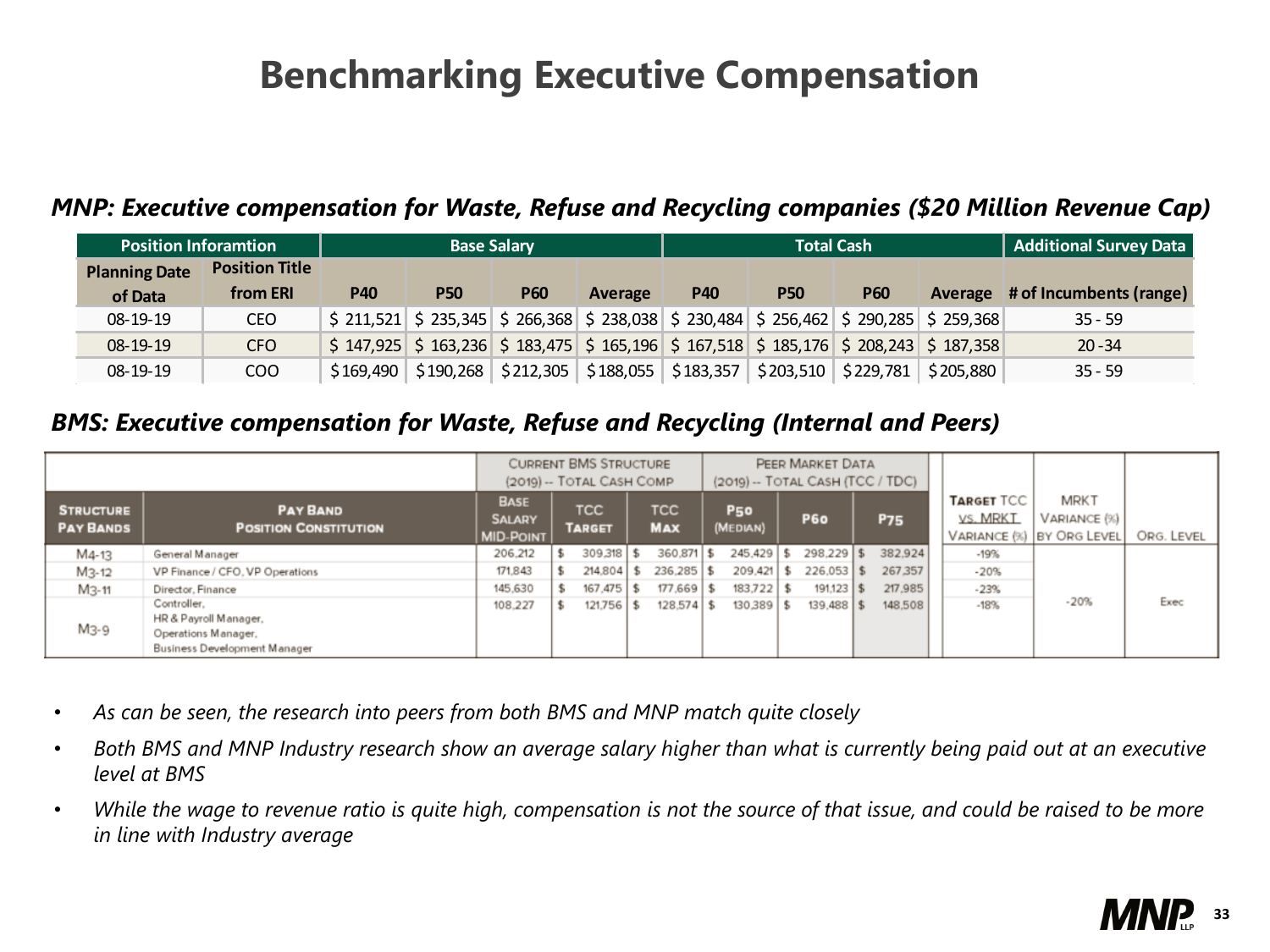

| <b>Per tonne</b><br>(unless<br>stated) | <b>BMS</b>              | <b>Roseridge</b> | <b>Medicine</b><br><b>Hat</b> | <b>Aquatera</b> | <b>City of</b><br><b>Calgary</b> | <b>City of</b><br><b>Edmonton</b> |
|----------------------------------------|-------------------------|------------------|-------------------------------|-----------------|----------------------------------|-----------------------------------|
| Asbestos                               | \$120                   | n/a              | \$160                         | \$235           | \$170                            | <b>Not</b><br>accepted            |
| Animal<br>Carcass                      | \$60                    | $$10$ each       | Not posted                    | \$95            | Not posted                       | <b>Not</b><br>accepted            |
| Freon                                  | \$25 each               | $$20$ each       | $$20$ each                    | $$20$ each      | $$17$ each                       | \$16 each                         |
| Non-Local<br>Waste (MSW)               | \$60                    | \$110            | <b>Not Posted</b>             | Not posted      | <b>Not Posted</b>                | \$96                              |
| Normal Waste<br>(MSW)                  | \$40                    | \$38.50          | \$80                          | \$95            | \$113                            | \$67                              |
| Construction<br><b>Debris</b>          | \$25                    | \$19             | \$25                          | \$95            | \$113                            | \$90                              |
| Soil                                   | \$8.50 (Up)<br>to \$18) | $$19-30$         | \$80                          | Not posted      | Not posted                       | \$41                              |

*MNP Commentary on Rates: In most categories, BMS rates are in-line or far cheaper than others organizations, perhaps depending on location of landfill (i.e., rural or urban) and associated pricing strategy [see below]*

- *Rates are often established in consideration of volume targets and overall business strategy which can result in significant differences in rates between organizations and/or materials*
- The rates showcased are publicly available, and are not internal rates, which may trend lower or higher depending on contract and/or price negotiations *with certain customers*

## **Benchmarking Rates**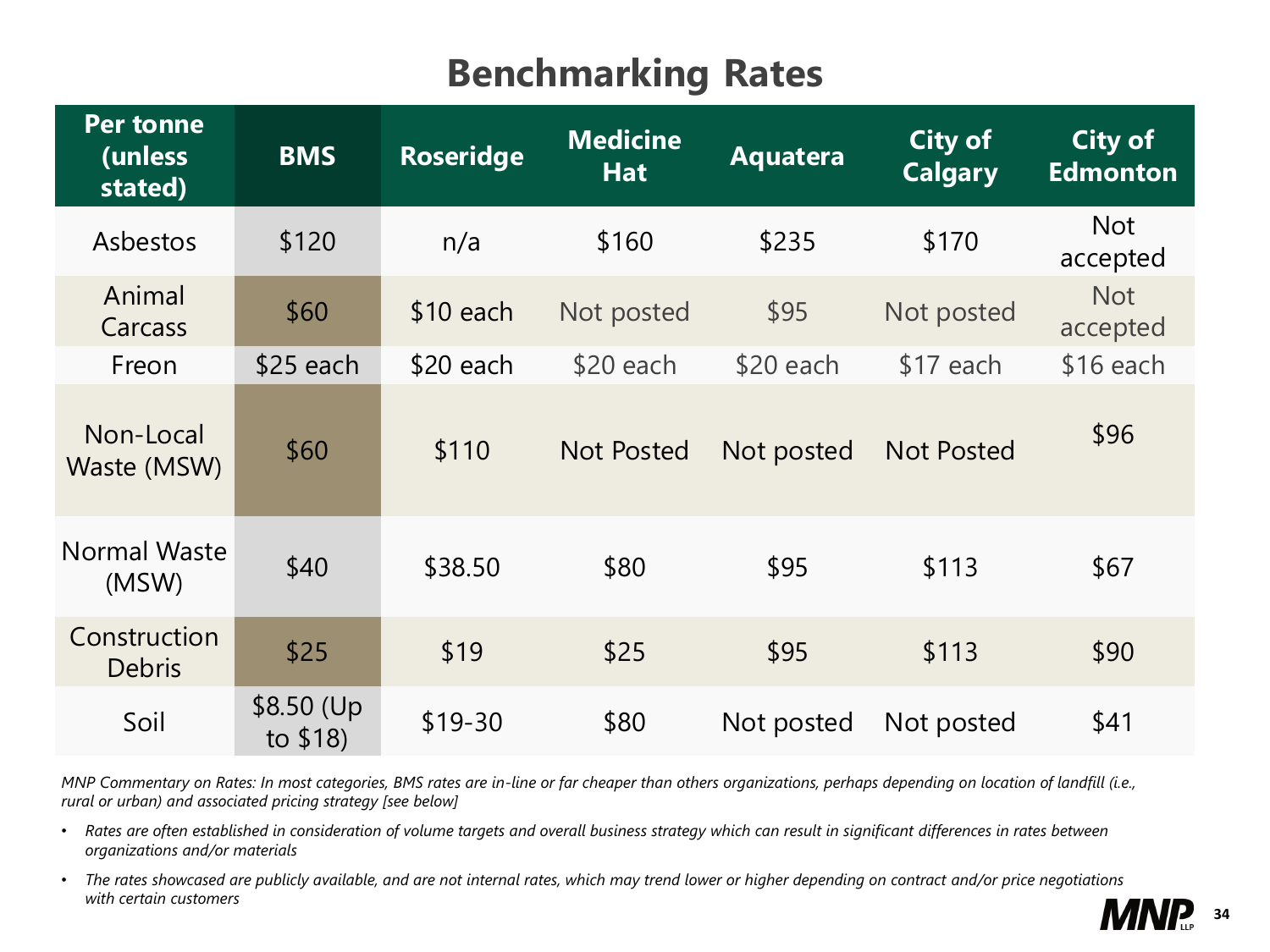

# \$

### **Pricing Analysis**

Determine an accurate value of the Beaver Regional Landfill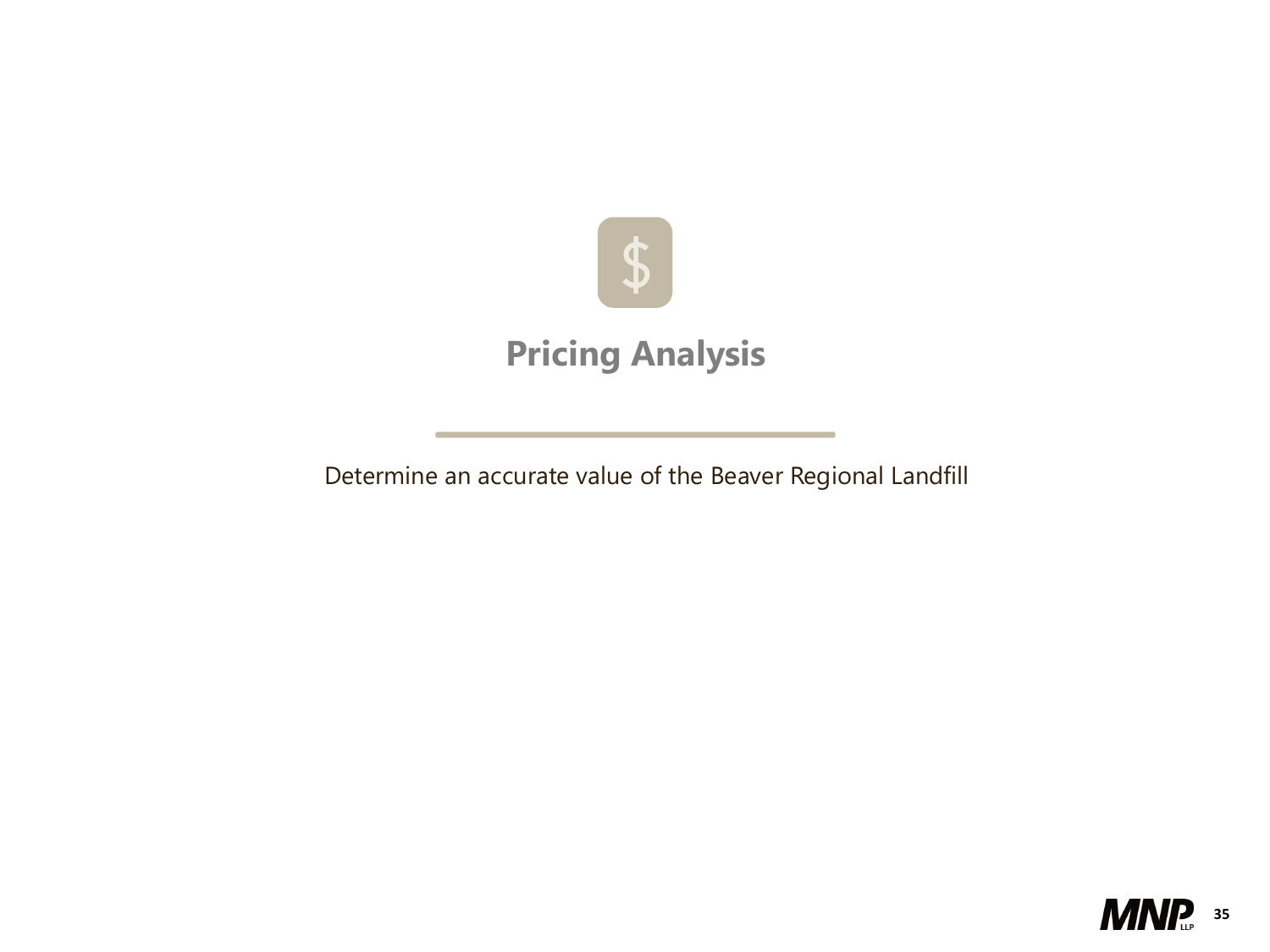

Some of the changes and assumptions that were made to the original forecast include but are not limited to:

- Carbon Competitiveness Investment Regulation Payments (CCIR) have been included to reflect the potential amounts that will be paid out
- Capital Expenditures do not reflect another cycle of significant spending after the fiveyear cycle but assumes a consistent capex
- Working capital provided by management has been replaced to reflect industry standards working capital
- We understand the operation is tax exempt under section 149 of the income tax act. But a corporate tax impact would decrease the value by approximately \$19.4 million
- Terminal value assumes a stabilized level of operating cash flow
- We have applied the DCF methodology on an enterprise basis, based on management's projections

## **Assumptions**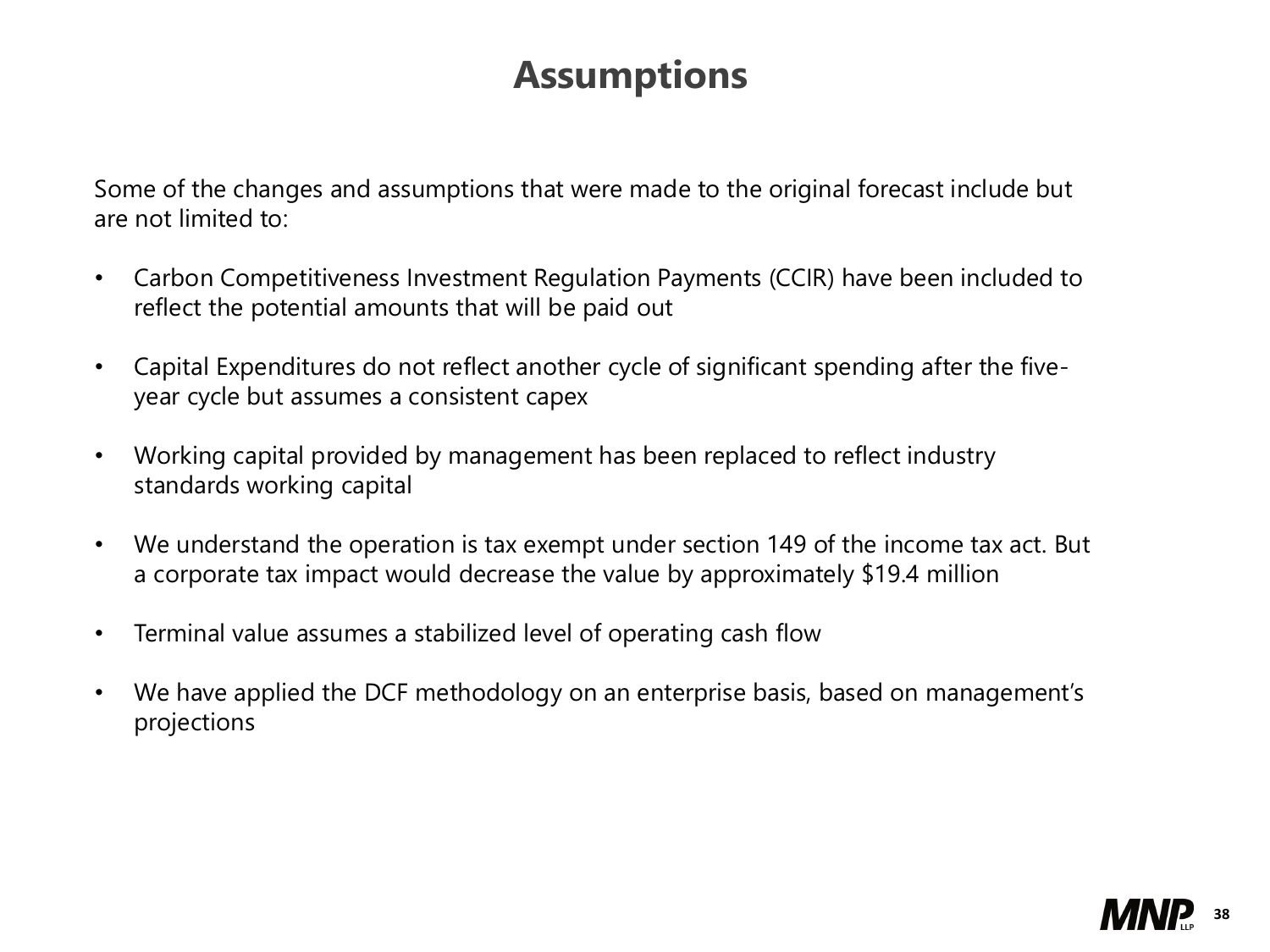

|                                         |                           |                 |                    |                |                           | <b>Projected</b> |                           |                |                           |                |
|-----------------------------------------|---------------------------|-----------------|--------------------|----------------|---------------------------|------------------|---------------------------|----------------|---------------------------|----------------|
|                                         |                           | 2019            |                    | 2020           |                           | 2021             |                           | 2022           |                           | 2023           |
| <b>Revenues</b>                         |                           |                 |                    |                |                           |                  |                           |                |                           |                |
| <b>Disposal Contract 1</b>              |                           | 11,713,200      |                    | 10,303,210     |                           | 8,854,584        |                           | 7,366,557      |                           | 7,464,215      |
| <b>Disposal Contract 2</b>              |                           | 2,211,520       |                    | 2,211,520      |                           | 2,211,520        |                           | 3,158,020      |                           | 3,158,020      |
| <b>Dispsoal Revenue</b>                 |                           | 1,585,000       |                    | 1,500,000      |                           | 2,000,000        |                           | 2,000,000      |                           | 2,000,000      |
| Dispsoal Revenue 2                      |                           | 2,331,000       |                    | 2,331,000      |                           | 2,500,000        |                           | 3,000,000      |                           | 3,000,000      |
| Disposal Revenue 3                      |                           | 1,253,232       |                    | 3,892,918      |                           | 3,928,000        |                           | 4,215,622      |                           | 4,518,050      |
| Wastewater                              |                           |                 |                    |                |                           |                  |                           |                |                           |                |
| <b>Others</b>                           |                           | 2,971,568       |                    | 2,972,000      |                           | 2,972,000        |                           | 2,972,000      |                           | 2,972,000      |
| <b>New</b>                              |                           | 374,480         |                    | 1,500,000      |                           | 2,250,000        |                           | 2,250,000      |                           | 2,250,000      |
|                                         |                           |                 |                    |                |                           |                  |                           |                |                           |                |
| Total revenues                          | \$                        | 22,440,000      | $\mathbf{\hat{S}}$ | 24,710,648     | $\boldsymbol{\mathsf{S}}$ | 24,716,104       | $\boldsymbol{\mathsf{s}}$ | 24,962,199     | $\boldsymbol{\mathsf{S}}$ | 25,362,286     |
| <b>Operating expenses</b>               |                           | (11, 240, 000)  |                    | (12, 320, 967) |                           | (12,326,298)     |                           | (12, 386, 415) |                           | (12, 435, 547) |
| (operating expenses as a % of revenue)  |                           | 50%             |                    | 50%            |                           | 50%              |                           | 50%            |                           | 49%            |
| <b>Operating Income</b>                 |                           | 11,200,000      |                    | 12,389,681     |                           | 12,389,806       |                           | 12,575,784     |                           | 12,926,738     |
| (operating income as a % of revenue)    |                           | 50%             |                    | 50%            |                           | 50%              |                           | 50%            |                           | 51%            |
| Depreciation - sustaining projects      |                           | (2,090,271)     |                    | (2,343,608)    |                           | (2,405,833)      |                           | (2,109,468)    |                           | (2,362,791)    |
| Amortization (airspace) & closure       |                           | (2,590,804)     |                    | (2,689,080)    |                           | (2,755,793)      |                           | (2,963,043)    |                           | (2,985,496)    |
| Depreciation - business growth projects |                           | (349, 725)      |                    | (841, 223)     |                           | (840, 800)       |                           | (863, 105)     |                           | (885, 671)     |
| Depreciation - Total                    |                           | (5,030,800)     |                    | (5,873,911)    |                           | (6,002,426)      |                           | (5,935,616)    |                           | (6,233,958)    |
| (depreciation as a % of revenue)        |                           | 22%             |                    | 24%            |                           | 24%              |                           | 24%            |                           | 25%            |
|                                         |                           |                 |                    |                |                           |                  |                           |                |                           |                |
| <b>Net Income</b>                       | $\boldsymbol{\mathsf{s}}$ | $6,169,200$ \$  |                    | 6,515,770      | $\boldsymbol{\mathsf{S}}$ | 6,387,380        | $\boldsymbol{\mathsf{S}}$ | 6,640,168      | $\sqrt{2}$                | 6,692,780      |
| (net income as a % of revenue)          |                           | 27%             |                    | 26%            |                           | 26%              |                           | <b>27%</b>     |                           | 26%            |
| <b>Net Income</b>                       |                           | 6,169,200       |                    | 6,515,770      |                           | 6,387,380        |                           | 6,640,168      |                           | 6,692,780      |
|                                         |                           |                 |                    |                |                           |                  |                           |                |                           |                |
| <b>Adjustments</b>                      |                           |                 |                    |                |                           |                  |                           |                |                           |                |
| Depreciation - Total                    |                           | 5,030,800       |                    | 5,873,911      |                           | 6,002,426        |                           | 5,935,616      |                           | 6,233,958      |
| <b>Adjusted EBITDA</b>                  | $\boldsymbol{\$}$         | $11,200,000$ \$ |                    | 12,389,681     | $\boldsymbol{\mathsf{S}}$ | 12,389,806       | $\boldsymbol{\mathsf{S}}$ | 12,575,784     | $\sqrt{2}$                | 12,926,738     |
| (EBITDA as a % of revenue)              |                           | 50%             |                    | 50%            |                           | 50%              |                           | 50%            |                           | 51%            |

• *This slide reflects the items from projected revenue to Net income and is then adjusted to reflect the projected EBITDA*

• *This projected EBITDA later becomes the starting point of the DSC analysis on slide 42*

## **Forecast (2019-2023)**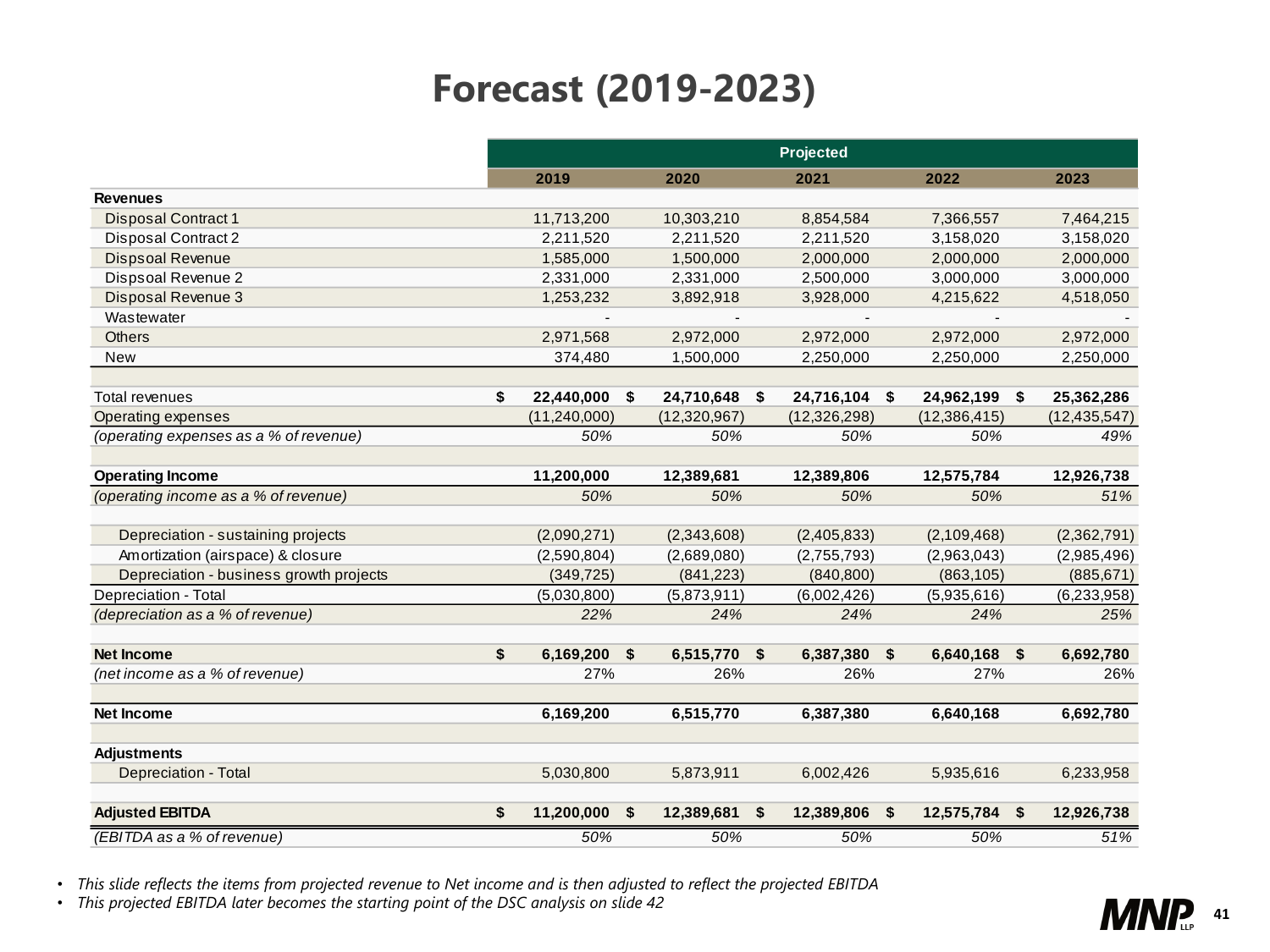

- Slide 41 has EBITDA that reflects the amount before CCIR payments. After CCIR payments. The EBITDA for DCF purposes reflected above as CCIR *payments are not part of the operating expenses projected by the management*
- *Tax is shown as a line item even though it's NIL (for visual purposes). Later we deduct Capex, one-time costs (e.g., landfill cell and admin building), post closure costs and working capital investments. This leads to net cash flows to invested capital*
- We use the discount rate to present value those cash flows. Leading to an Enterprise Value (EV) of \$56m. We used +/-5% to show a range
- *Further EV ranges are shown on the matrix tables in later slides*

## **Discounted Cash Flow Analysis**

|                                                                      |                  | <b>Actual</b>  |                           |                |                |                           |                | Terminal         |
|----------------------------------------------------------------------|------------------|----------------|---------------------------|----------------|----------------|---------------------------|----------------|------------------|
|                                                                      |                  | 2018           | 2019                      | 2020           | 2021           | 2022                      | 2023           | Value            |
|                                                                      |                  |                |                           |                |                |                           |                |                  |
| <b>Revenues</b>                                                      |                  | \$20,121,821   | \$22,440,000              | \$24,710,648   | \$24,716,104   | \$24,962,199              | \$25,362,286   | 25,900,000<br>\$ |
| Operating Expenses                                                   |                  | (10, 179, 070) | (11, 240, 000)            | (12, 320, 967) | (12, 326, 298) | (12, 386, 415)            | (12, 435, 547) | (12,950,000)     |
| Payments owed to Carbon Competitiveness Investment Regulation (CCIR) |                  |                | (558, 180)                | (797, 760)     | (1, 120, 600)  | (1,471,900)               | (1,543,500)    | (1,295,000)      |
| <b>EBITDA</b>                                                        |                  | 9,942,751      | 10,641,820                | 11,591,921     | 11,269,206     | 11,103,884                | 11,383,238     | 11,655,000       |
| As a % of revenues                                                   |                  | 49.4%          | 47.4%                     | 46.9%          | 45.6%          | 44.5%                     | 44.9%          | 45.0%            |
|                                                                      |                  |                |                           |                |                |                           |                |                  |
| Less: Income Taxes                                                   |                  |                | ÷.                        | $\sim$         | $\sim$         | $\sim$                    | $\equiv$       |                  |
| After-Tax Cash Flows Before Capex                                    |                  |                | 10,641,820                | 11,591,921     | 11,269,206     | 11,103,884                | 11,383,238     | 11,655,000       |
| Less: Capex, Net of Tax Shield, if any                               |                  |                | (7,084,014)               | (6,695,000)    | (3,914,000)    | (3,605,000)               | (2,575,000)    | (2,575,000)      |
| Less: Investment in Landfill Cell                                    |                  |                | (4,600,000)               |                | $\sim$         |                           | $\sim$         |                  |
| Less: Investment in admin building                                   |                  |                | (1,600,000)               | $\equiv$       | $\equiv$       | $\sim$                    | $\equiv$       |                  |
| Less: Post closure costs                                             |                  |                | (886,000)                 | (899, 270)     | (921,580)      | (990, 888)                | (998, 397)     | (998, 397)       |
| Less: Working Capital Investments                                    |                  |                | (1,301,641)               | (95, 367)      | (229)          | (10, 336)                 | (16, 804)      | (22, 584)        |
|                                                                      |                  |                |                           |                |                |                           |                |                  |
| <b>Net Cash Flows to Invested Capital</b>                            |                  |                | (4,829,835)               | 3,902,284      | 6,433,397      | 6,497,660                 | 7,793,038      | 8,059,019        |
| <b>Discount Period</b>                                               |                  |                | 0.50                      | 1.50           | 2.50           | 3.50                      | 4.50           | 4.50             |
| <b>Terminal Value Multiple</b>                                       |                  |                |                           |                |                |                           |                | 9.3x             |
| <b>Terminal Value</b>                                                |                  |                |                           |                |                |                           |                | 74,967,623       |
|                                                                      |                  |                |                           |                |                |                           |                |                  |
| Discount Rate (WACC)                                                 | 12.8%            |                | 0.9418                    | 0.8353         | 0.7408         | 0.6570                    | 0.5827         | 0.5827           |
| <b>Discounted Cash Flows to Invested Capital</b>                     |                  |                | \$(4,548,561) \$3,259,448 |                | 5.             | 4,765,944 \$ 4,269,225 \$ | 4,541,322 \$   | 43,686,702       |
|                                                                      |                  |                |                           |                |                |                           |                |                  |
| Present Value of Discounted Cash Flows to Invested Capital           |                  |                | 12,287,378                |                |                |                           |                |                  |
| <b>Present Value of Terminal Value</b>                               |                  |                | 43,686,702                |                |                |                           |                |                  |
| Present Value of Cash Flows to Invested Capital (rounded)            |                  |                | \$56,000,000              |                |                |                           |                |                  |
|                                                                      |                  |                |                           |                |                |                           |                |                  |
|                                                                      | <b>High</b>      | $+ / 5%$       | \$58,800,000              |                |                |                           |                |                  |
|                                                                      |                  |                |                           |                |                |                           |                |                  |
|                                                                      | Low <sub>1</sub> | $-15%$         | \$5,200,000               |                |                |                           |                |                  |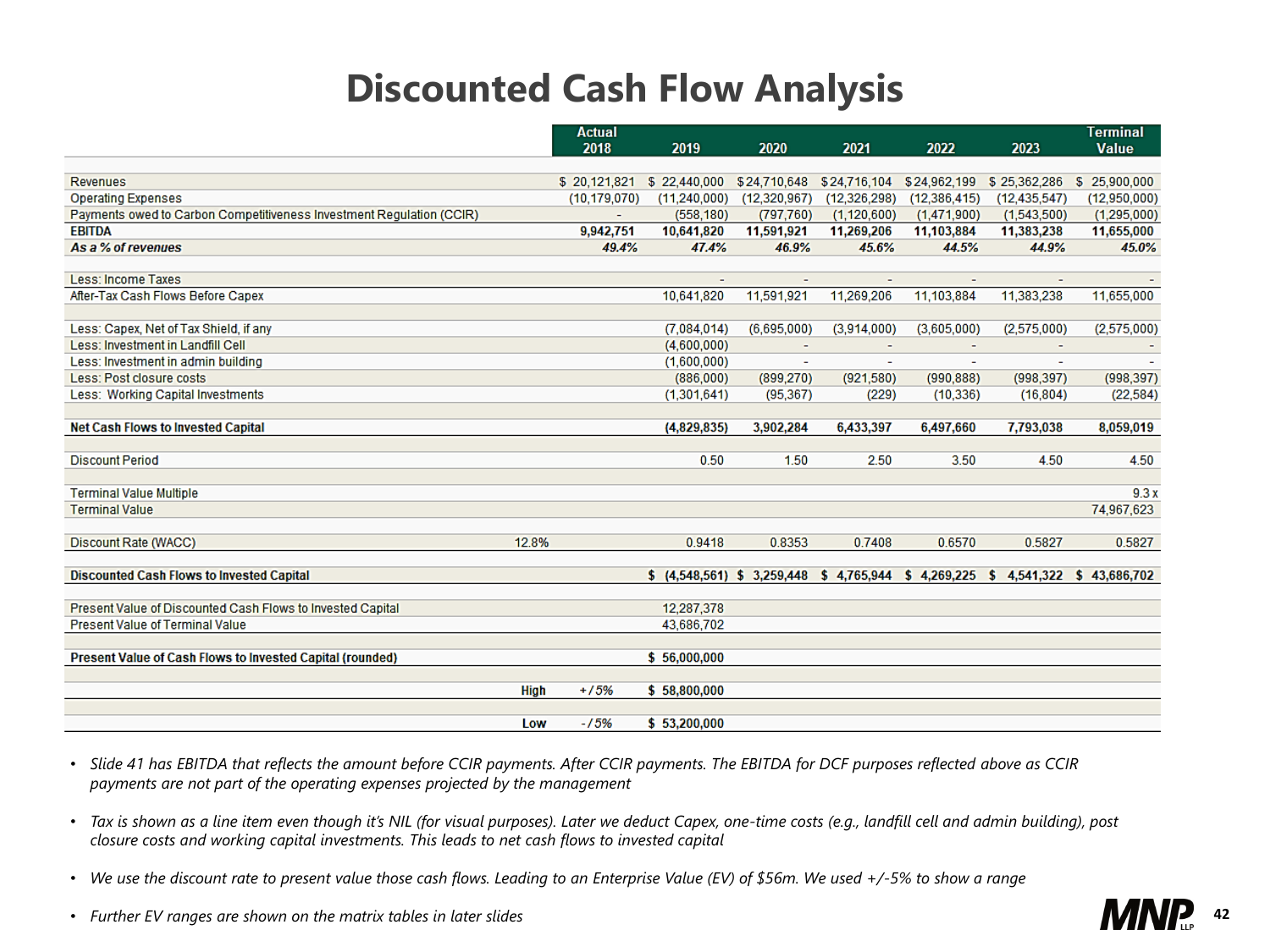

The following table shows the projected return on capital over the next 5 years under the following scenarios:

- 1. Cash Flow Before Member Distribution
- 2. Cash Flow After Member Distribution
- 3. Cash Flow After Member Distribution and Corporate Taxes

| <b>Return on Invested Capital (ROIC)</b>                                                   | 2019       | 2020       | 2021       | 2022       | 2023       |
|--------------------------------------------------------------------------------------------|------------|------------|------------|------------|------------|
|                                                                                            |            |            |            |            |            |
| After-tax Cash Flows                                                                       | 10,641,820 | 11,591,921 | 11,269,206 | 11,103,884 | 11,383,238 |
| Book value of equity                                                                       | 44,131,839 | 48,005,750 | 51,008,176 | 53,443,792 | 56,177,750 |
|                                                                                            |            |            |            |            |            |
| Return on Invested Capital (ROIC) - Cash flow before member distribution                   | 24.1%      | 24.1%      | 22.1%      | 20.8%      | 20.3%      |
| <b>Estimated Rate of Return</b>                                                            | 12.8%      | 12.8%      | 12.8%      | 12.8%      | 12.8%      |
|                                                                                            |            |            |            |            |            |
| After member distribution:                                                                 | 2,000,000  | 2,000,000  | 3,000,000  | 3,500,000  | 3,500,000  |
| Return on Invested Capital (ROIC) - Cash flow after member distribution                    | 19.6%      | 20.0%      | 16.2%      | 14.2%      | 14.0%      |
|                                                                                            |            |            |            |            |            |
| After member distribution and corporate taxes:                                             | 2,000,000  | 2,000,000  | 3,000,000  | 3,500,000  | 3,500,000  |
| Corporate taxes                                                                            | 2,870,000  | 3,130,000  | 3,040,000  | 3,000,000  | 3,070,000  |
| Return on Invested Capital (ROIC) - Cash flow after member distibution and corporate taxes | 13.1%      | 13.5%      | 10.3%      | 8.6%       | 8.6%       |

- *Provided that there is no/before member distribution – ROIC will be the highest*
- *Provided that there is member distribution – ROIC will be in the middle*
- Provided that there is member distribution and corporate taxes on the distribution ROIC will be in the lowest
- *Projected Book value of equity has been forecasted by the management*

## **Return on Invested Capital (ROIC)**